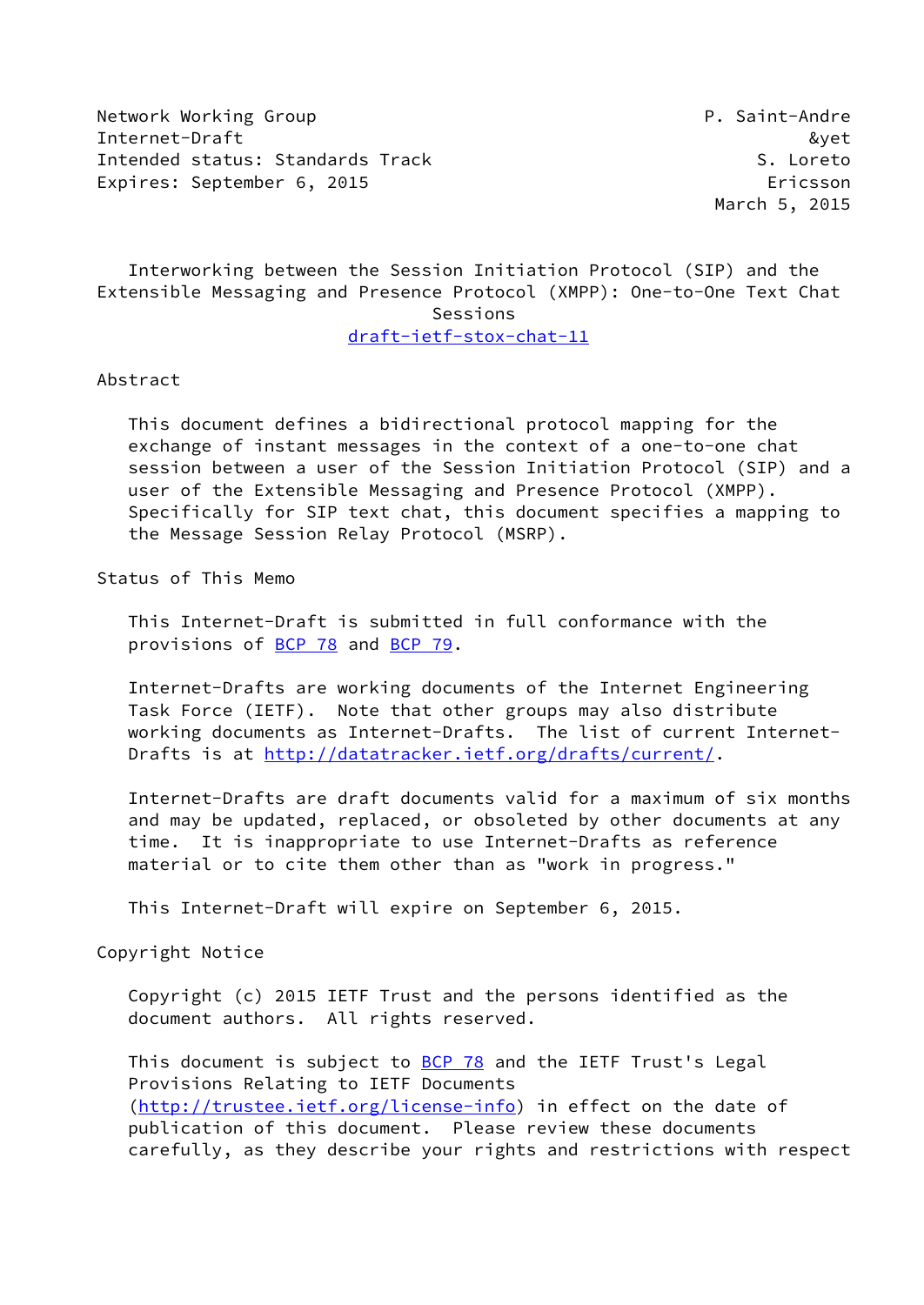<span id="page-1-1"></span>

|  | Internet-Draft |  | SIP-XMPP Interworking: Chat | March 2015 |
|--|----------------|--|-----------------------------|------------|
|--|----------------|--|-----------------------------|------------|

 to this document. Code Components extracted from this document must include Simplified BSD License text as described in Section 4.e of the Trust Legal Provisions and are provided without warranty as described in the Simplified BSD License.

Table of Contents

|    | Introduction $\cdots \cdots \cdots \cdots \cdots \cdots \cdots \cdots \cdots$             |  |
|----|-------------------------------------------------------------------------------------------|--|
|    |                                                                                           |  |
|    |                                                                                           |  |
| 4. | XMPP to MSRP $\ldots \ldots \ldots \ldots \ldots \ldots \ldots \ldots \ldots \frac{4}{2}$ |  |
|    |                                                                                           |  |
| 6. |                                                                                           |  |
|    |                                                                                           |  |
| 8. |                                                                                           |  |
|    | 9. Internationalization Considerations 17                                                 |  |
|    |                                                                                           |  |
|    | 11. Security Considerations 17                                                            |  |
|    |                                                                                           |  |
|    | Appendix A. Acknowledgements 19                                                           |  |
|    |                                                                                           |  |
|    |                                                                                           |  |

#### <span id="page-1-0"></span>[1](#page-1-0). Introduction

Both the Session Initiation Protocol (SIP) [[RFC3261\]](https://datatracker.ietf.org/doc/pdf/rfc3261) and the Extensible Messaging and Presence Protocol (XMPP) [[RFC6120](https://datatracker.ietf.org/doc/pdf/rfc6120)] can be used for the purpose of one-to-one text chat over the Internet. To ensure interworking between these technologies, it is important to define bidirectional protocol mappings.

 The architectural assumptions underlying such protocol mappings are provided in [\[RFC7247](https://datatracker.ietf.org/doc/pdf/rfc7247)], including mapping of addresses and error conditions. This document specifies mappings for one-to-one text chat sessions (sometimes called "session-mode" messaging); in particular, this document specifies mappings between XMPP messages of type "chat" and the Message Session Relay Protocol (MSRP) [[RFC4975](https://datatracker.ietf.org/doc/pdf/rfc4975)], which is commonly used in SIP-based systems for chat functionality (although note that MSRP is not conjoined to SIP, and can be used by non-SIP technologies). Mappings for single instant messages and groupchat are provided in separate documents.

 The approach taken here is to directly map syntax and semantics from one protocol to another. The mapping described herein depends on the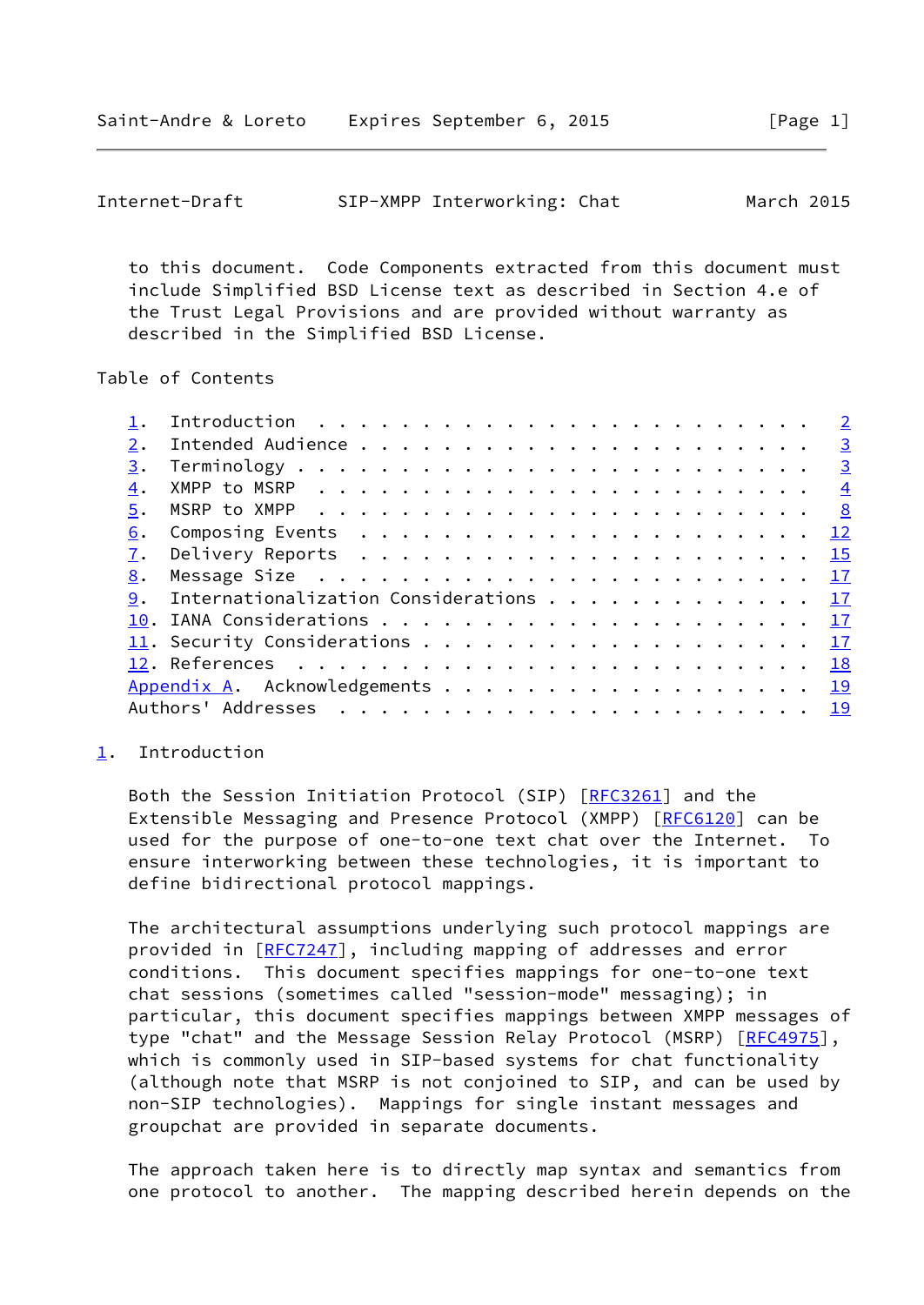protocols defined in the following specifications:

 o XMPP chat sessions using message stanzas of type "chat" are specified in [\[RFC6121](https://datatracker.ietf.org/doc/pdf/rfc6121)].

Saint-Andre & Loreto Expires September 6, 2015 [Page 2]

<span id="page-2-1"></span>Internet-Draft SIP-XMPP Interworking: Chat March 2015

 o MSRP chat sessions using the SIP INVITE and SEND request types are specified in [\[RFC4975](https://datatracker.ietf.org/doc/pdf/rfc4975)].

 In SIP-based systems that use MSRP, a chat session is formally negotiated (just as any other session type is negotiated when using SIP). By contrast, a one-to-one chat "session" in XMPP is an informal construct and is not formally negotiated: a user simply sends a message of type "chat" to a contact, the contact then replies to the message, and the sum total of such messages exchanged during a defined period of time is considered to be a chat session (ideally tied together using an XMPP <thread/> element as described in Section [5.1 of \[RFC6121\]](https://datatracker.ietf.org/doc/pdf/rfc6121#section-5.1)). To overcome the disparity between these approaches, a gateway that wishes to map between SIP/MSRP and XMPP for one-to-one chat sessions needs to maintain some additional state, as described below.

<span id="page-2-0"></span>[2](#page-2-0). Intended Audience

 The documents in this series are intended for use by software developers who have an existing system based on one of these technologies (e.g., SIP), and would like to enable communication from that existing system to systems based on the other technology (e.g., XMPP). We assume that readers are familiar with the core specifications for both SIP [\[RFC3261](https://datatracker.ietf.org/doc/pdf/rfc3261)] and XMPP [\[RFC6120](https://datatracker.ietf.org/doc/pdf/rfc6120)], with the base document for this series [[RFC7247](https://datatracker.ietf.org/doc/pdf/rfc7247)], and with the following chatrelated specifications:

- o The Message Session Relay Protocol (MSRP) [\[RFC4975](https://datatracker.ietf.org/doc/pdf/rfc4975)]
- o Extensible Messaging and Presence Protocol: Instant Messaging and Presence [\[RFC6121](https://datatracker.ietf.org/doc/pdf/rfc6121)]
- o Indication of Message Composition for Instant Messaging [[RFC3994\]](https://datatracker.ietf.org/doc/pdf/rfc3994)
- o Chat State Notifications [\[XEP-0085](#page-20-2)]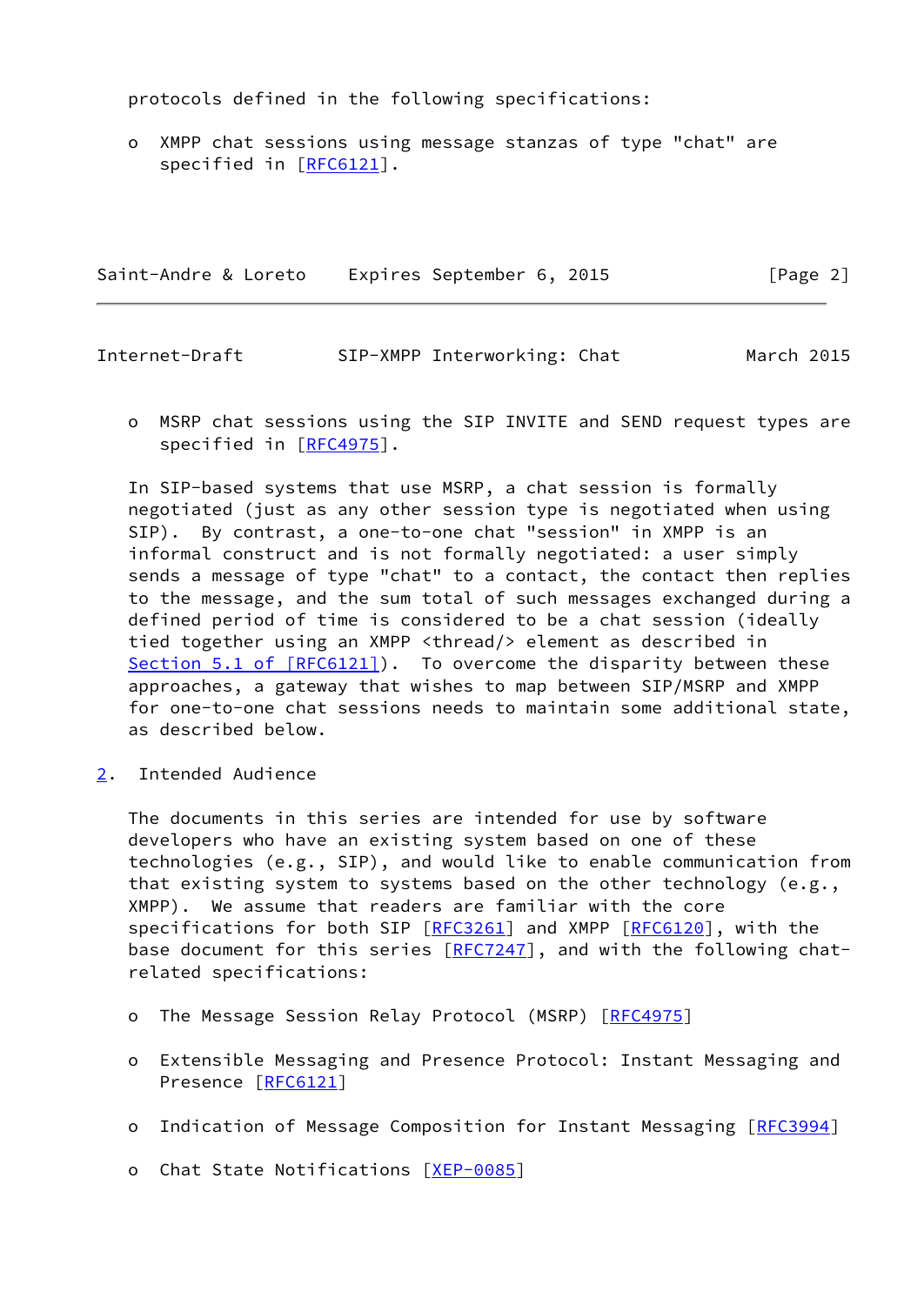Note well that not all protocol-compliant messages are shown (such as SIP 100 TRYING messages), in order to focus the reader on the essential aspects of the protocol flows.

<span id="page-3-0"></span>[3](#page-3-0). Terminology

 A number of terms used here are explained in [\[RFC3261](https://datatracker.ietf.org/doc/pdf/rfc3261)], [\[RFC4975](https://datatracker.ietf.org/doc/pdf/rfc4975)], [\[RFC6120](https://datatracker.ietf.org/doc/pdf/rfc6120)], and [\[RFC6121](https://datatracker.ietf.org/doc/pdf/rfc6121)].

 In flow diagrams, SIP/MSRP traffic is shown using arrows such as "\*\*\*>" whereas XMPP traffic is shown using arrows such as "...>".

| Saint-Andre & Loreto | Expires September 6, 2015 | [Page 3] |
|----------------------|---------------------------|----------|
|----------------------|---------------------------|----------|

<span id="page-3-2"></span>Internet-Draft SIP-XMPP Interworking: Chat March 2015

 The key words "MUST", "MUST NOT", "REQUIRED", "SHALL", "SHALL NOT", "SHOULD", "SHOULD NOT", "RECOMMENDED", "NOT RECOMMENDED", "MAY", and "OPTIONAL" in this document are to be interpreted as described in  $[REC2119]$ .

#### <span id="page-3-1"></span>[4](#page-3-1). XMPP to MSRP

 In XMPP, the "informal session" approach is to simply send someone a <message/> of type "chat" without starting any session negotiation ahead of time (as described in  $[REG121]$ ). The XMPP "informal session" approach maps very well into a SIP MESSAGE request, as described in [\[RFC7247](https://datatracker.ietf.org/doc/pdf/rfc7247)]. However, the XMPP informal session approach can also be mapped to MSRP if the XMPP-to-SIP gateway maintains additional state. The order of events is as follows.

| <b>XMPP</b>                 | XMPP-to-MSRP | <b>SIP</b>                  | SIP                           |
|-----------------------------|--------------|-----------------------------|-------------------------------|
| Server                      | Gateway      | Server                      | User                          |
| (F1) XMPP<br>message<br>. > |              |                             |                               |
|                             |              |                             |                               |
|                             |              |                             |                               |
|                             | INVITE       |                             |                               |
|                             |              |                             |                               |
|                             |              | $(F4)$ SIP                  |                               |
|                             |              | INVITE                      |                               |
|                             |              | (F2) XMPP<br>message<br>. > | $(F3)$ SIP<br>**************> |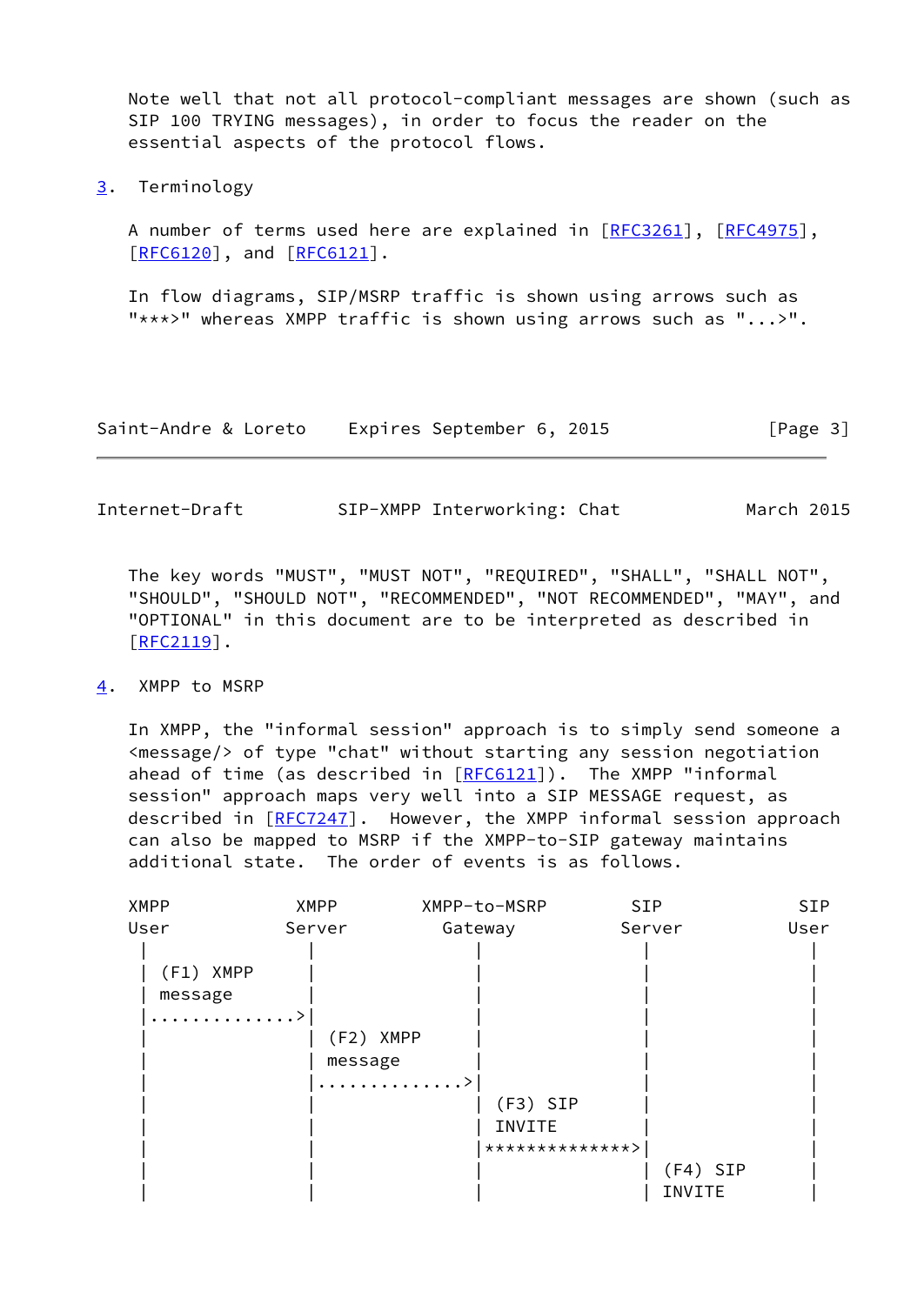| | | |\*\*\*\*\*\*\*\*\*\*\*\*\*\*>| | | | | (F5) SIP | | 200 OK  $|$  <\*\*\*\*\*\*\*\*\*\*\*\*\*\* | (F6) SIP | | | 200 OK | | | | |<\*\*\*\*\*\*\*\*\*\*\*\*\*\*| | (F7) SIP ACK | | |\*\*\*\*\*\*\*\*\*\*\*\*\*\*>| |  $|$  (F8) SIP ACK | | | |\*\*\*\*\*\*\*\*\*\*\*\*\*\*>| | | | (F9) MSRP SEND | | | |\*\*\*\*\*\*\*\*\*\*\*\*\*\*\*\*\*\*\*\*\*\*\*\*\*\*\*\*\*\*>| . The contract of the contract of the contract of the contract of the contract of the contract of the contract of the contract of the contract of the contract of the contract of the contract of the contract of the contrac . The contract of the contract of the contract of the contract of the contract of the contract of the contract of the contract of the contract of the contract of the contract of the contract of the contract of the contrac | (F10) MSRP SEND | | |<\*\*\*\*\*\*\*\*\*\*\*\*\*\*\*\*\*\*\*\*\*\*\*\*\*\*\*\*\*\*| | (F11) XMPP | | message | | |

Saint-Andre & Loreto Expires September 6, 2015 [Page 4]

Internet-Draft SIP-XMPP Interworking: Chat March 2015

 $|$  <  $\dots$   $\dots$   $\dots$   $\dots$   $\dots$   $\dots$  | (F12) XMPP | | | | | message | | | | |<..............| | | | . The contract of the contract of the contract of the contract of the contract of the contract of the contract of the contract of the contract of the contract of the contract of the contract of the contract of the contrac . The contract of the contract of the contract of the contract of the contract of the contract of the contract of the contract of the contract of the contract of the contract of the contract of the contract of the contrac | | | | (F13) SIP BYE |  $|$  <\*\*\*\*\*\*\*\*\*\*\*\*\*\* | | | (F14) SIP BYE | |  $|\times \times \times \times \times \times \times \times \times \times \times \times \times$ | (F15) SIP | 200 OK | | |\*\*\*\*\*\*\*\*\*\*\*\*\*\*>| | (F16) SIP | 200 OK | | | |\*\*\*\*\*\*\*\*\*\*\*\*\*\*>|

Figure 1: XMPP to MSRP Order of Events

 The mapping of XMPP syntax to SIP syntax MUST be as specified in [\[I-D.ietf-stox-im](#page-19-3)].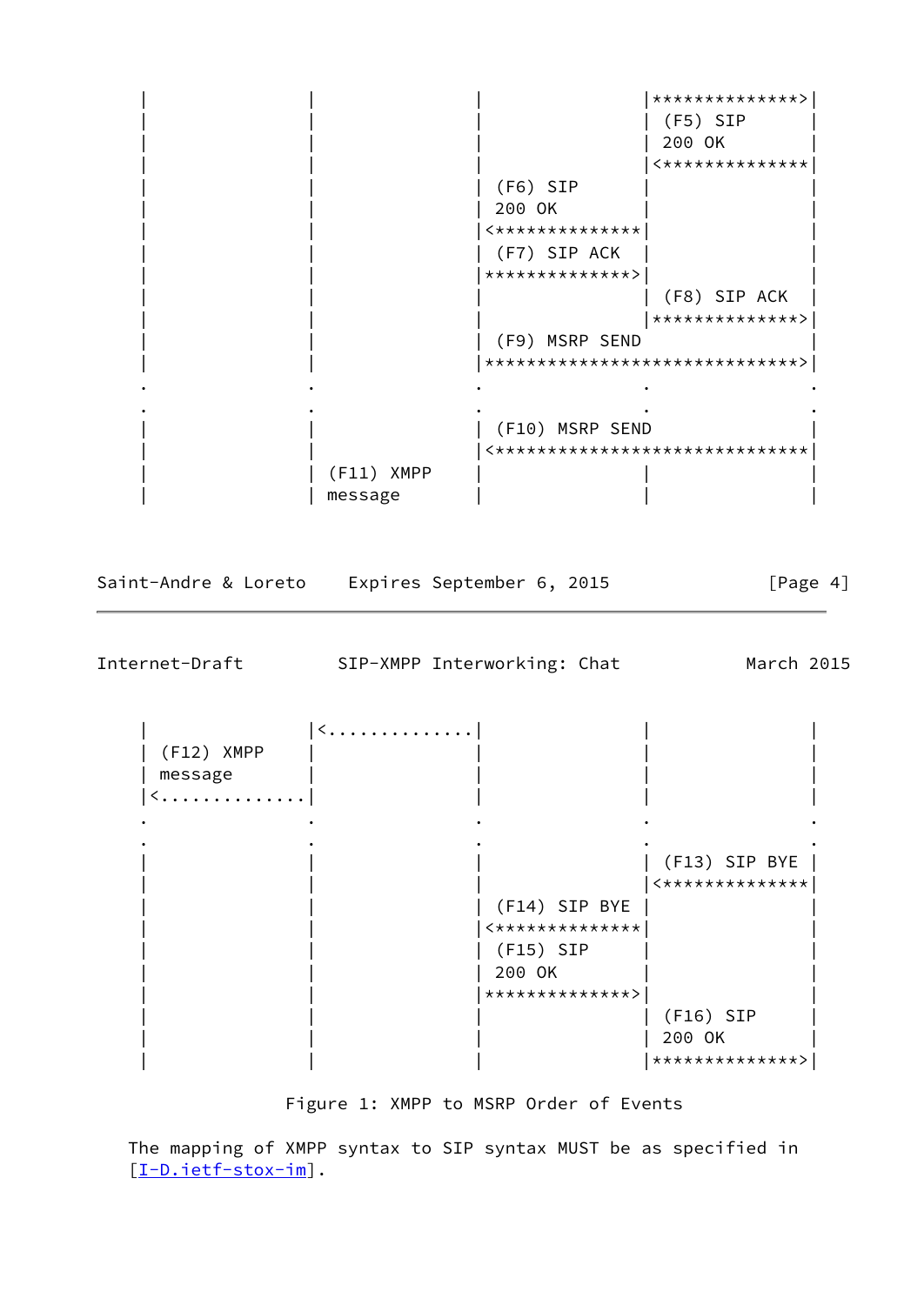```
 First the XMPP user would generate an XMPP chat message.
 Example 1: Juliet sends XMPP message (F1)
   | <message from='juliet@example.com/yn0cl4bnw0yr3vym'
             | to='romeo@example.net'
             | id='a786hjs2'
             | type='chat'>
     | <thread>29377446-0CBB-4296-8958-590D79094C50</thread>
     | <body>Art thou not Romeo, and a Montague?</body>
 | </message>
```
 Upon receiving such a message stanza, the XMPP server needs to determine the identity of the domainpart in the 'to' address, which it does by following the procedures explained in [Section](https://datatracker.ietf.org/doc/pdf/rfc7247#section-5) 5 of  [\[RFC7247\]](https://datatracker.ietf.org/doc/pdf/rfc7247#section-5). If the domain is a SIP domain, the XMPP server will hand off the message stanza to an XMPP-to-SIP gateway or connection manager that natively communicates with MSRP-aware SIP servers.

 The XMPP-to-SIP gateway at the XMPP server would then initiate an MSRP session with Romeo on Juliet's behalf (since there is no reliable way for the gateway to determine whether Romeo's client supports MSRP, if that is not the case then MSRP session initiation might result in an error).

| Saint-Andre & Loreto                                                                                                                                                   | Expires September 6, 2015                                                                                                                                                 | [Page $5$ ] |
|------------------------------------------------------------------------------------------------------------------------------------------------------------------------|---------------------------------------------------------------------------------------------------------------------------------------------------------------------------|-------------|
| Internet-Draft                                                                                                                                                         | SIP-XMPP Interworking: Chat                                                                                                                                               | March 2015  |
|                                                                                                                                                                        | Example 2: Gateway starts SIP session on behalf of Juliet (F3)                                                                                                            |             |
| To: <sip:romeo@example.net><br/>From: <sip:juliet@example.com><br/>Subject: Open chat with Juliet?<br/>CSeq: 1 INVITE</sip:juliet@example.com></sip:romeo@example.net> | INVITE sip: romeo@example.net SIP/2.0<br>Contact: <sip:juliet@example.com>;gr=yn0cl4bnw0yr3vym<br/>Call-ID: 29377446-0CBB-4296-8958-590D79094C50</sip:juliet@example.com> |             |

 | c=IN IP4 x2s.example.com | m=message 7654 TCP/MSRP \* | a=accept-types:text/plain | a=path:msrp://x2s.example.com:7654/jshA7weztas;tcp

| Content-Type: application/sdp

|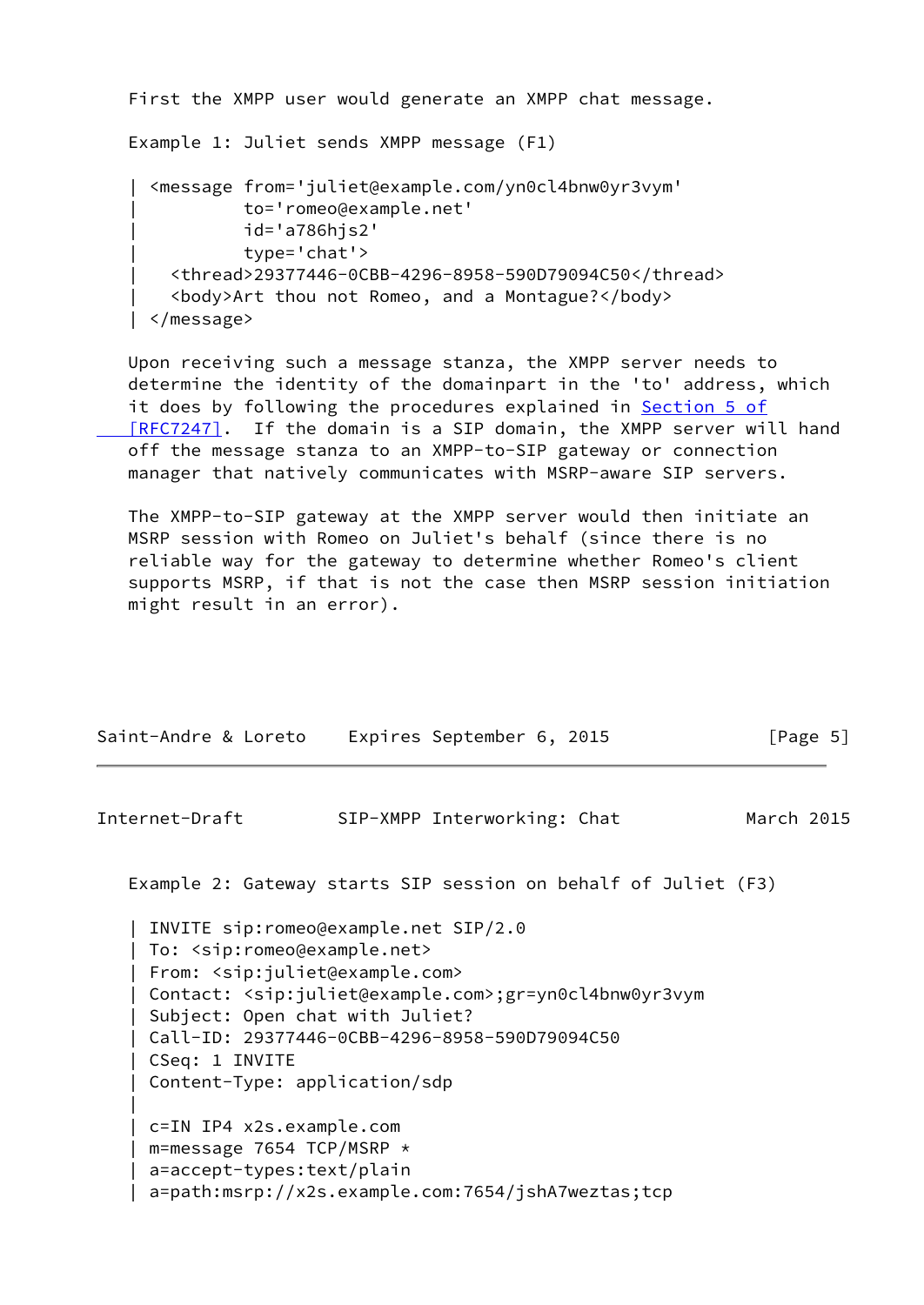Here we assume that Romeo's client supports MSRP and that Romeo accepts the MSRP session request. Example 3: Romeo accepts session request (F5) | SIP/2.0 200 OK | From: <sip:juliet@example.com> | To: <sip:romeo@example.net> | Contact: <sip:romeo@example.net>;gr=dr4hcr0st3lup4c | Call-ID: 29377446-0CBB-4296-8958-590D79094C50 | CSeq: 1 INVITE | Content-Type: application/sdp | | c=IN IP4 s2x.example.net | m=message 12763 TCP/MSRP \* | a=accept-types:text/plain | a=path:msrp://s2x.example.net:12763/kjhd37s2s20w2a;tcp The XMPP-to-SIP gateway then acknowledges the session acceptance on behalf of Juliet. Example 4: Gateway sends ACK to Romeo (F7) | ACK sip:juliet@example.com SIP/2.0 | To: <sip:romeo@example.net>;gr=dr4hcr0st3lup4c | From: <sip:juliet@example.com> | Contact: <sip:juliet@example.com>;gr=yn0cl4bnw0yr3vym | Call-ID: 29377446-0CBB-4296-8958-590D79094C50 | CSeq: 2 ACK The XMPP-to-SIP gateway then transforms the original XMPP chat message into MSRP. Saint-Andre & Loreto Expires September 6, 2015 [Page 6] Internet-Draft SIP-XMPP Interworking: Chat March 2015 Example 5: Gateway maps XMPP message to MSRP (F9) | MSRP a786hjs2 SEND | From-Path: msrp://x2s.example.com:7654/jshA7weztas;tcp | To-Path: msrp://s2x.example.net:12763/kjhd37s2s20w2a;tcp | Message-ID: 54C6F4F1-A39C-47D6-8718-FA65B3D0414A | Byte-Range: 1-25/25 | Content-Type: text/plain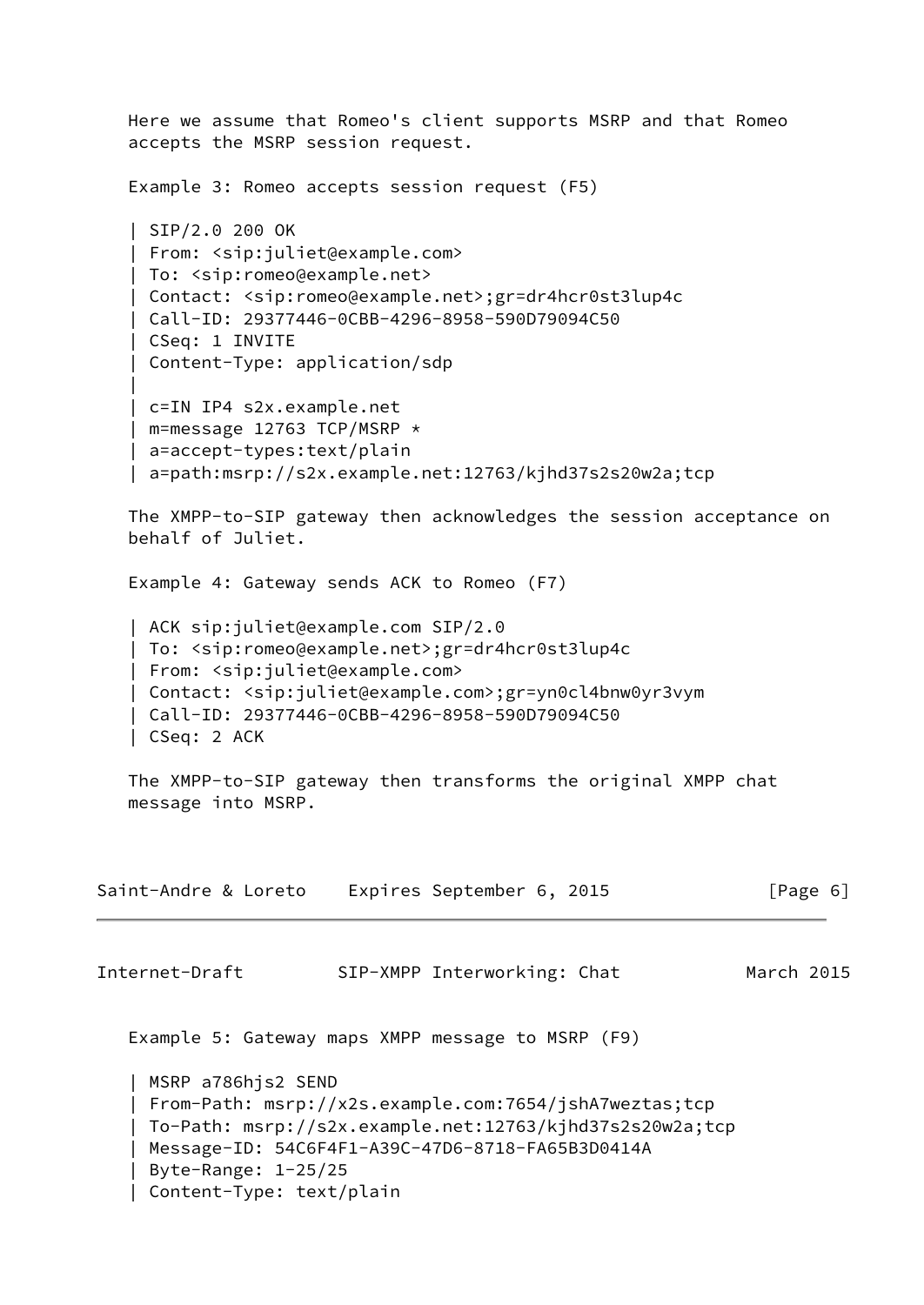```
 |
    Art thou not Romeo, and a Montague?
    | -------a786hjs2$
   Romeo can then send a reply using his MSRP client.
   Example 6: Romeo sends reply (F10)
    | MSRP di2fs53v SEND
    | To-Path: msrp://x2s.example.com:7654/jshA7weztas;tcp
    | From-Path: msrp://s2x.example.net:12763/kjhd37s2s20w2a;tcp
    | Message-ID: 6480C096-937A-46E7-BF9D-1353706B60AA
    | Byte-Range: 1-25/25
    | Failure-Report: no
    | Content-Type: text/plain
 |
    Neither, fair saint, if either thee dislike.
    | -------di2fs53v$
```
 The SIP-to-XMPP gateway would then transform that message into appropriate XMPP syntax for routing to the intended recipient.

Example 7: Gateway maps MSRP message to XMPP (F11)

```
 | <message from='romeo@example.net/dr4hcr0st3lup4c'
           | to='juliet@example.com/yn0cl4bnw0yr3vym'
           | id='di2fs53v'
           | type='chat'>
   | <thread>29377446-0CBB-4296-8958-590D79094C50</thread>
   | <body>Neither, fair saint, if either thee dislike.</body>
 | </message>
```
 When the MSRP user wishes to end the chat session, the user's MSRP client sends a SIP BYE.

Saint-Andre & Loreto Expires September 6, 2015 [Page 7]

<span id="page-7-0"></span>Internet-Draft SIP-XMPP Interworking: Chat March 2015

Example 8: Romeo terminates chat session (F13)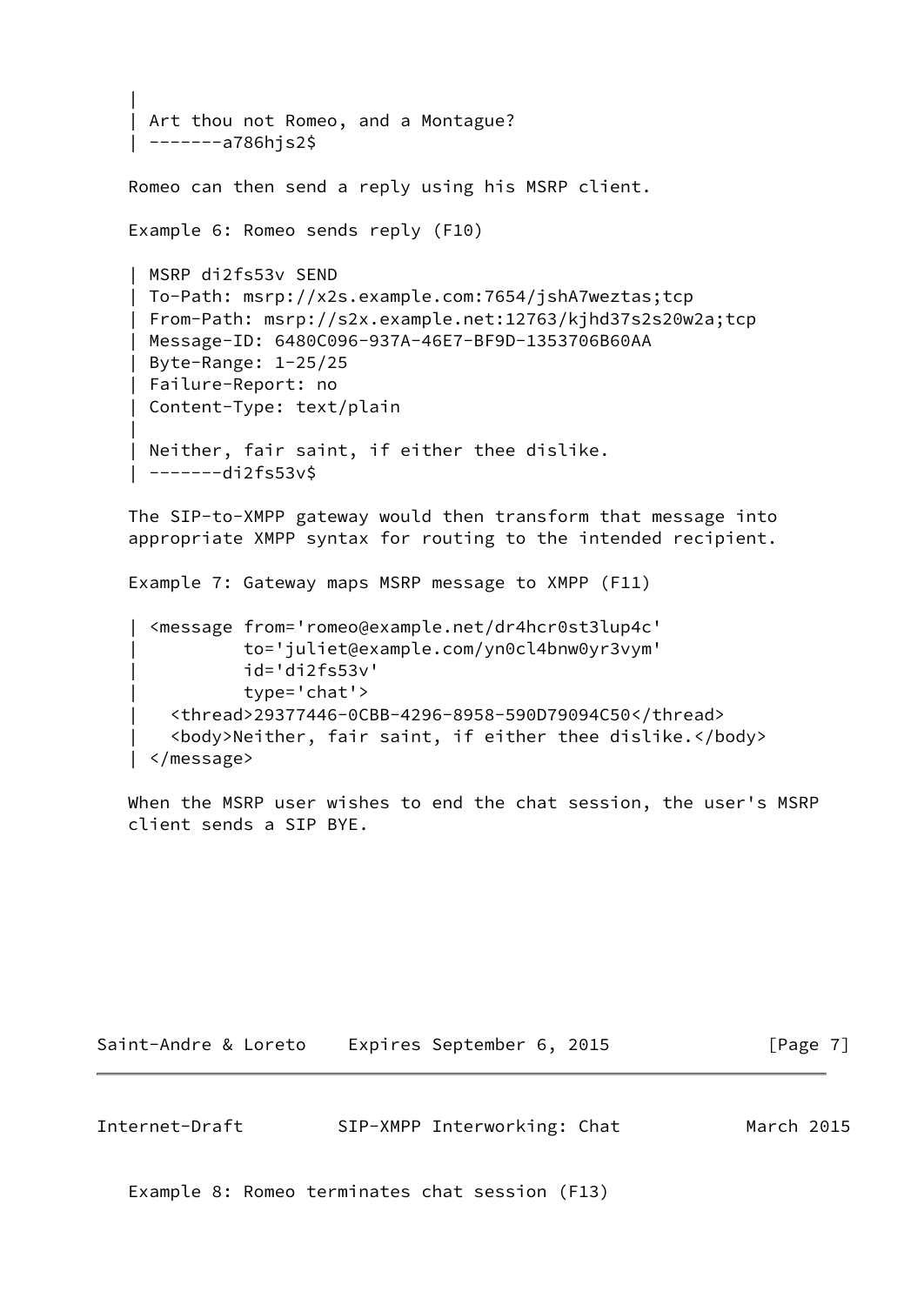| BYE juliet@example.com sip: SIP/2.0 | From: <sip:juliet@example.com>;tag=786 | To: <sip:romeo@example.net>;tag=087js | Call-ID: 29377446-0CBB-4296-8958-590D79094C50 | CSeq: 3 BYE | Content-Length: 0 The BYE is then acknowledged by the XMPP-to-SIP gateway. Example 9: Gateway acknowledges termination (F15) | SIP/2.0 200 OK | From: <sip:juliet@example.com>;tag=786 | To: <sip:romeo@example.net>;tag=087js | Call-ID: 29377446-0CBB-4296-8958-590D79094C50 | CSeq: 3 BYE | Content-Length: 0

 Because there is no formal session on the XMPP side, there is no corresponding communication from the gateway to the XMPP user. However, it is reasonable for the gateway to send a "gone" chat state notification [\[XEP-0085](#page-20-2)], as described under [Section 6.1.](#page-14-0)

In addition, there is no explicit method defined in [\[RFC6121](https://datatracker.ietf.org/doc/pdf/rfc6121)] for an XMPP user to formally terminate a chat session, so a gateway would need to listen for a "gone" chat state notification from the XMPP user or institute a timer that considers the XMPP informal chat session to be ended after some amount of time has elapsed ([[XEP-0085\]](#page-20-2) suggests generating a "gone" chat state if a user has not interacted with the chat session interface, system, or device for a relatively long period of time, e.g., 10 minutes).

<span id="page-8-0"></span>[5](#page-8-0). MSRP to XMPP

 When an MSRP client sends messages through a gateway to an XMPP client, the order of events is as follows.

| <b>SIP</b>      | MSRP-to-XMPP | <b>XMPP</b>                              | <b>XMPP</b> |
|-----------------|--------------|------------------------------------------|-------------|
| Server          | Gateway      | Server                                   | User        |
|                 |              |                                          |             |
| $(F17)$ SIP     |              |                                          |             |
|                 |              |                                          |             |
| **************> |              |                                          |             |
|                 |              |                                          |             |
|                 |              |                                          |             |
|                 |              |                                          |             |
|                 |              | $(F18)$ SIP<br>INVITE<br>*************** |             |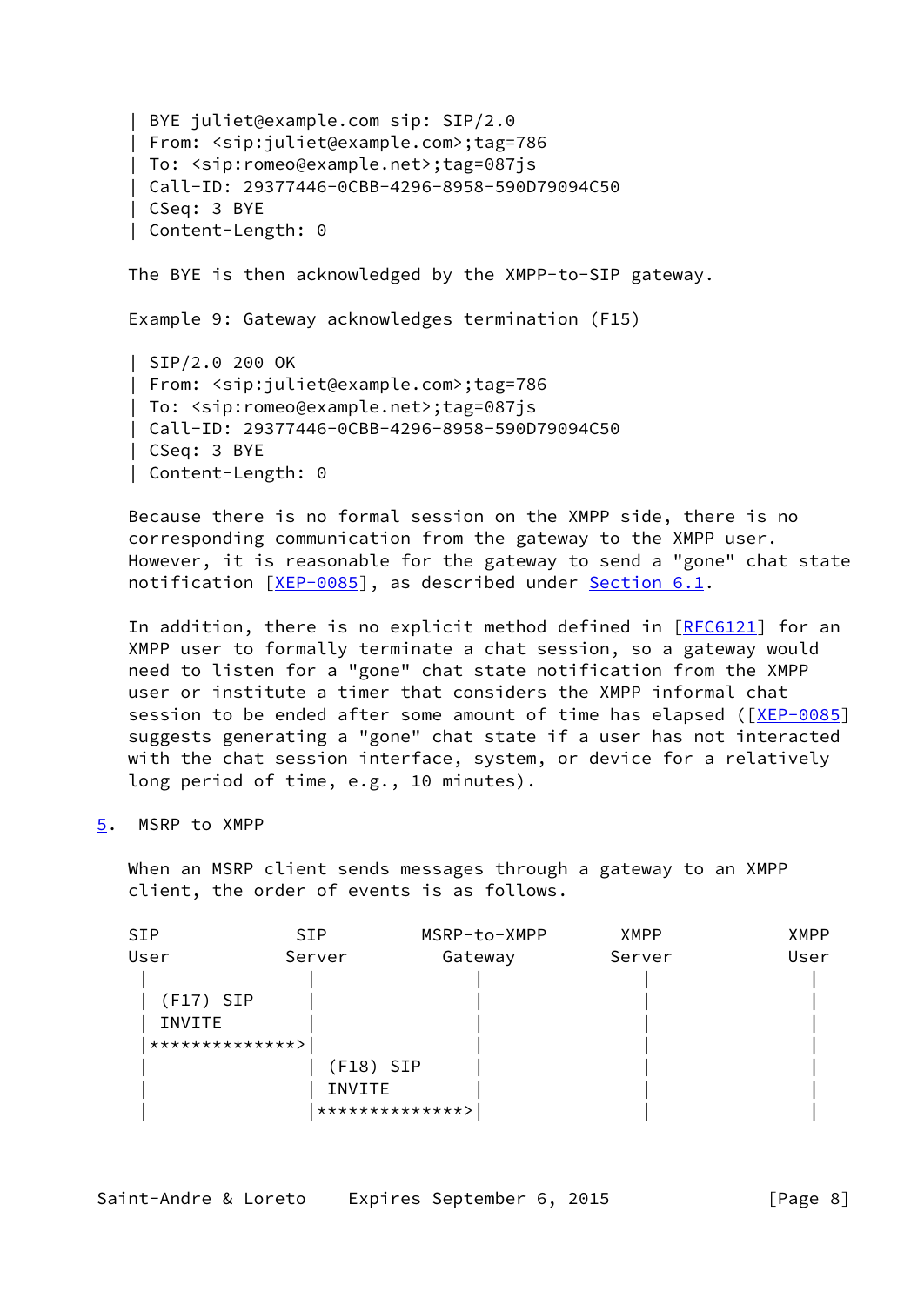

## Figure 2: MSRP to XMPP Order of Events

The mapping of SIP syntax to XMPP syntax MUST be as specified in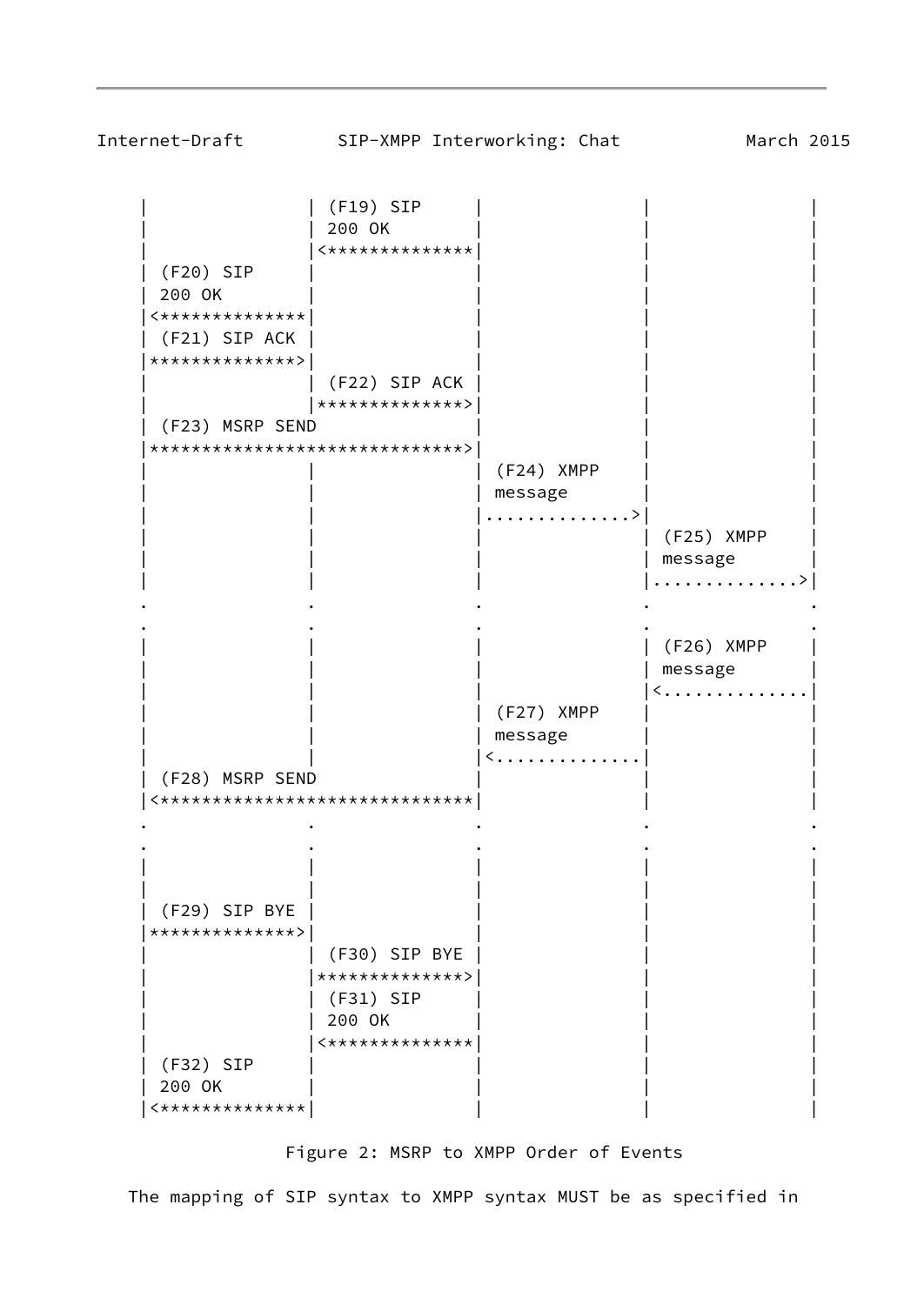[\[I-D.ietf-stox-im](#page-19-3)].

|

|

| Saint-Andre & Loreto | Expires September 6, 2015 | [Page 9] |
|----------------------|---------------------------|----------|
|                      |                           |          |

Internet-Draft SIP-XMPP Interworking: Chat March 2015

 The protocol flow begins when Romeo starts a chat session with Juliet.

Example 10: Romeo starts chat session (F17)

 | INVITE sip:juliet@example.com SIP/2.0 | From: <sip:romeo@example.net> | To: <sip:juliet@example.com> | Contact: <sip:romeo@example.net>;gr=dr4hcr0st3lup4c | Subject: Open chat with Romeo? | Call-ID: F6989A8C-DE8A-4E21-8E07-F0898304796F | CSeq: 1 INVITE | Content-Type: application/sdp | c=IN IP4 s2x.example.net | m=message 7313 TCP/MSRP \* | a=accept-types:text/plain

| a=path:msrp://s2x.example.net:7313/ansp71weztas;tcp

 Upon receiving the INVITE, the SIP (MSRP) server needs to determine the identity of the domain portion of the Request-URI or To header, which it does by following the procedures explained in [Section](https://datatracker.ietf.org/doc/pdf/rfc7247#section-5) 5 of [RFC7247]. If the domain is an XMPP domain, the SIP server will hand off the INVITE to an associated MSRP-to-XMPP gateway or connection manager that natively communicates with XMPP servers.

Example 11: Gateway accepts session on Juliet's behalf (F19)

```
 | SIP/2.0 200 OK
 | From: <sip:romeo@example.net>;gr=dr4hcr0st3lup4c
 | To: <sip:juliet@example.com>
 | Contact: <sip:juliet@example.com>;gr=yn0cl4bnw0yr3vym
 | Call-ID: F6989A8C-DE8A-4E21-8E07-F0898304796F
 | CSeq: 1 INVITE
 | Content-Type: application/sdp
 | c=IN IP4 x2s.example.com
 | m=message 8763 TCP/MSRP *
 | a=accept-types:text/plain
```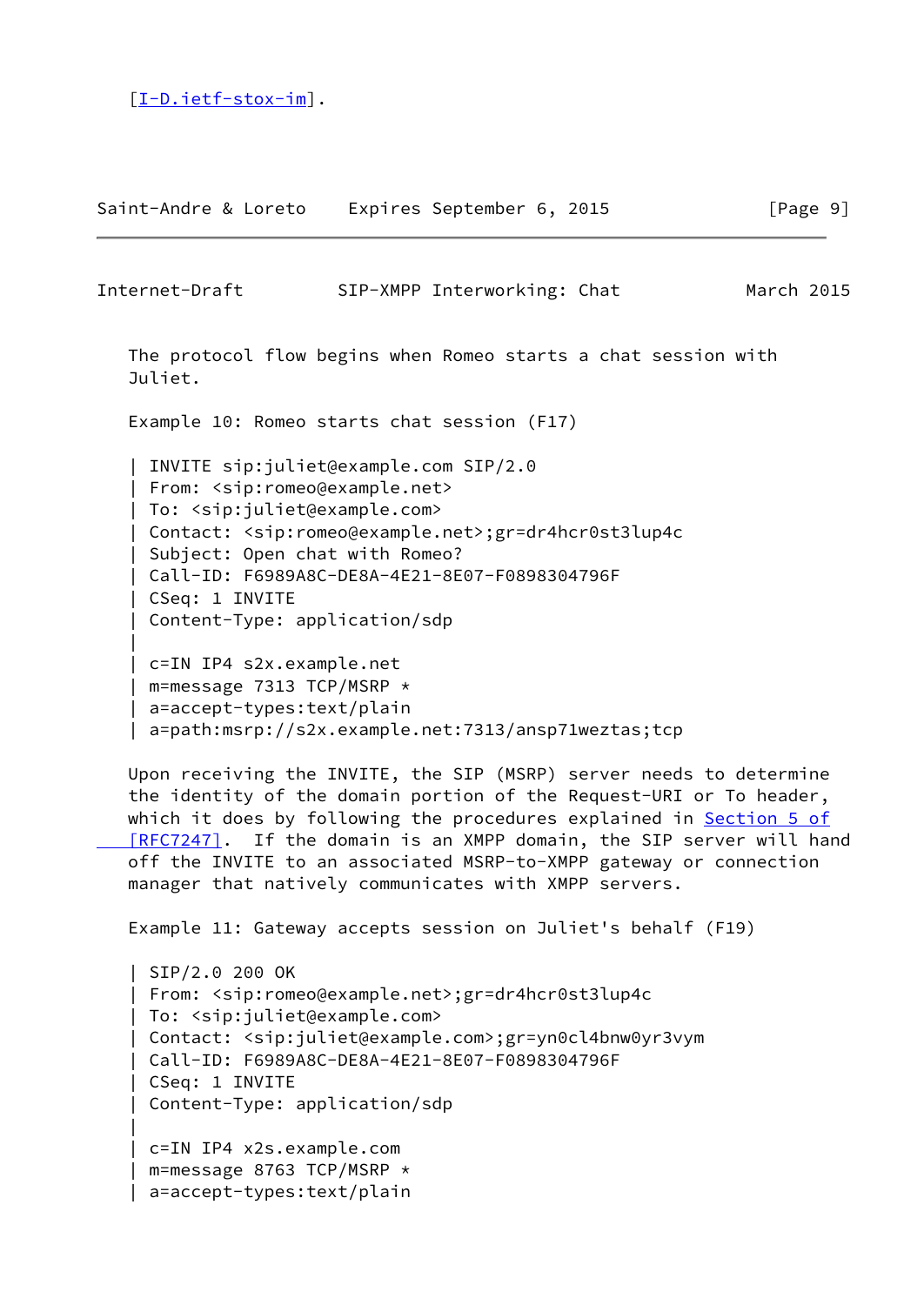| a=path:msrp://x2s.example.com:8763/lkjh37s2s20w2a;tcp

```
Internet-Draft SIP-XMPP Interworking: Chat March 2015
    Example 12: Romeo sends ACK (F21)
    | ACK sip:juliet@example.com SIP/2.0
    | To: <sip:juliet@example.com>;gr=yn0cl4bnw0yr3vym
    | From: <sip:romeo@example.net>
    | Contact: <sip:romeo@example.net>;gr=dr4hcr0st3lup4c
    | Call-ID: F6989A8C-DE8A-4E21-8E07-F0898304796F
    | CSeq: 2 ACK
    Example 13: Romeo sends message (F23)
    | MSRP ad49kswow SEND
    | To-Path: msrp://x2s.example.com:8763/lkjh37s2s20w2a;tcp
    | From-Path: msrp://s2x.example.net:7313/ansp71weztas;tcp
    | Message-ID: 676FDB92-7852-443A-8005-2A1B9FE44F4E
    | Byte-Range: 1-32/32
    | Failure-Report: no
    | Content-Type: text/plain
 |
   | I take thee at thy word ...
    | -------ad49kswow$
    Example 14: MSRP-to-XMPP gateway maps MSRP message to XMPP (F24)
      | <message from='romeo@example.net'
               | to='juliet@example.com'
               | id='ad49kswow'
               | type='chat'>
        | <thread>F6989A8C-DE8A-4E21-8E07-F0898304796F</thread>
       \left\langle \text{body}\right\rangleI take thee at thy word \ldots </body>
     | </message>
```
Saint-Andre & Loreto Expires September 6, 2015 [Page 10]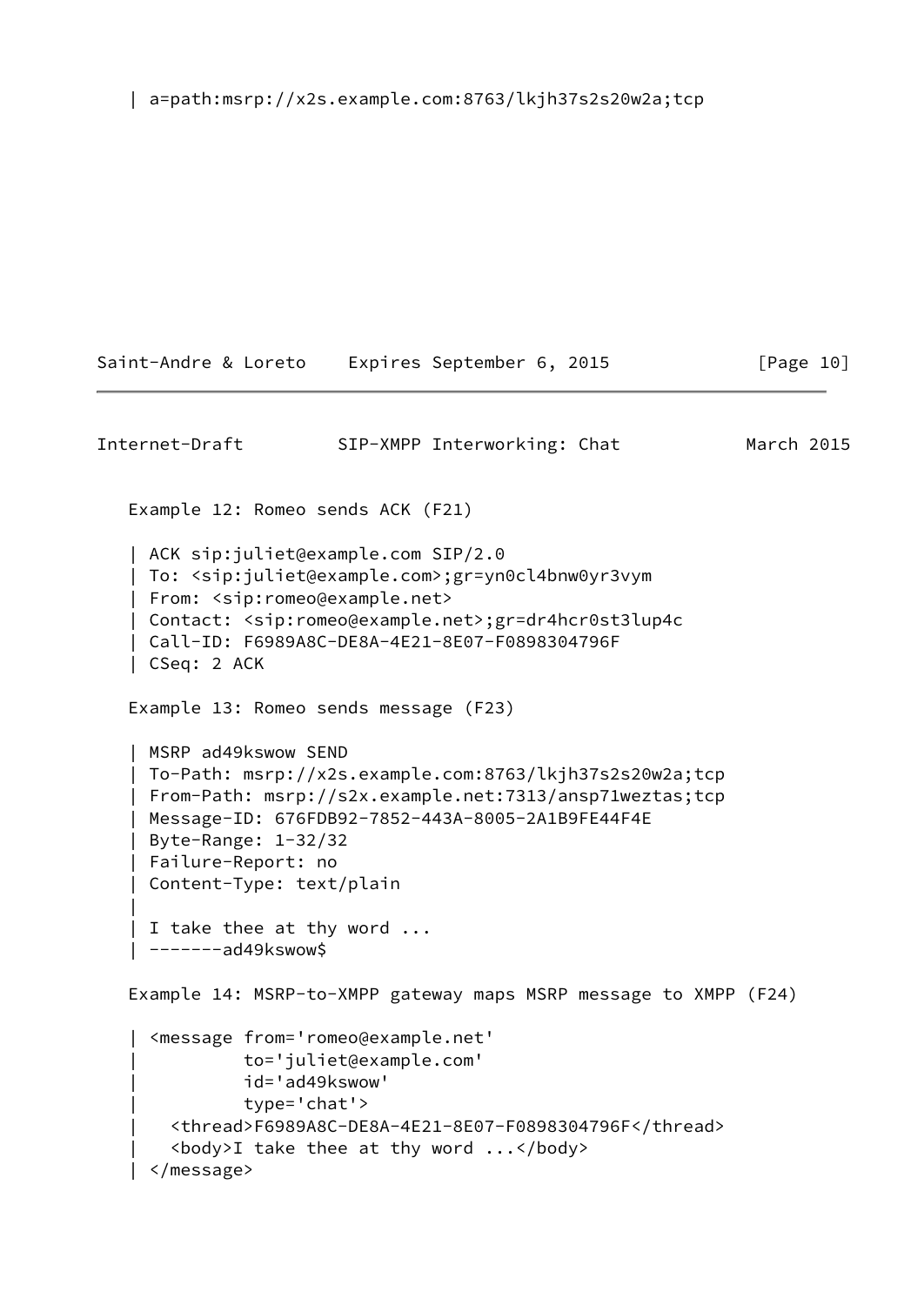```
 Example 15: Juliet sends reply (F26)
   | <message from='juliet@example.com'
             | to='romeo@example.net'
             | id='ms53b7z9'
             | type='chat'>
     | <thread>29377446-0CBB-4296-8958-590D79094C50</thread>
     | <body>What man art thou ...?</body>
  | </message>
```

```
Saint-Andre & Loreto Expires September 6, 2015 [Page 11]
Internet-Draft SIP-XMPP Interworking: Chat March 2015
   Example 16: Gateway maps XMPP message to MSRP (F28)
    | MSRP ms53b7z9 SEND
    | To-Path: msrp://s2x.example.net:7313/jshA7weztas;tcp
    | From-Path: msrp://x2s.example.com:8763/lkjh37s2s20w2a;tcp
    | Message-ID: 17EBA17B-94C0-463B-AD84-DE405C4C9D41
    | Byte-Range: 1-25/25
    | Failure-Report: no
    | Content-Type: text/plain
 |
    | What man art thou ...?
    | -------ms53b7z9$
   Example 17: Romeo terminates chat session (F29)
    | BYE juliet@example.com sip: SIP/2.0
    | To: <sip:juliet@example.com>;gr=yn0cl4bnw0yr3vym
    | From: <sip:romeo@example.net>
    | Contact: <sip:romeo@example.net>;gr=dr4hcr0st3lup4c
    | Call-ID: F6989A8C-DE8A-4E21-8E07-F0898304796F
    | CSeq: 3 BYE
```
 Example 18: Gateway acknowledges termination of session on behalf of Juliet (F31)

| Content-Length: 0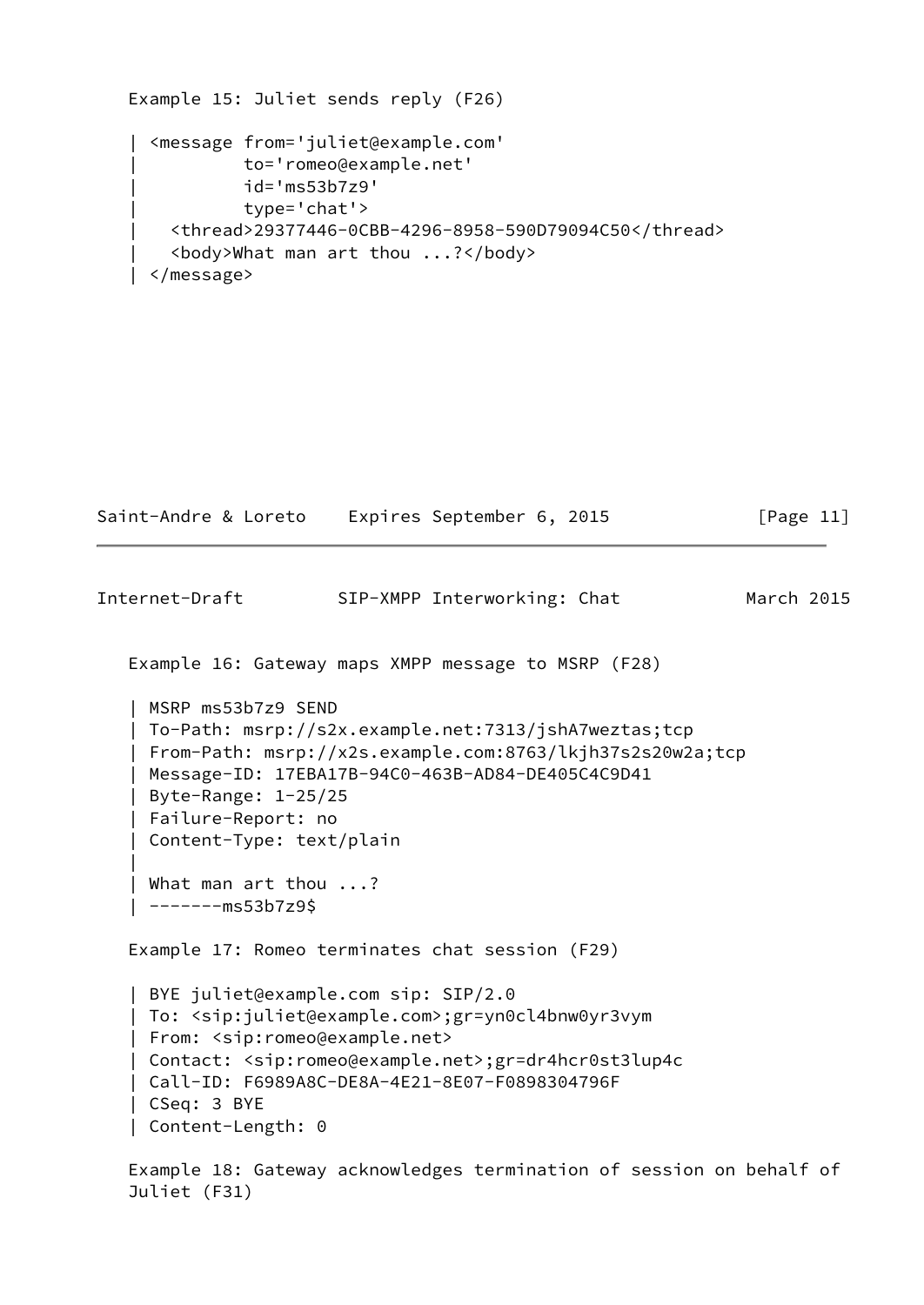| SIP/2.0 200 OK | To: <sip:juliet@example.com>;gr=yn0cl4bnw0yr3vym | From: <sip:romeo@example.net> | Contact: <sip:romeo@example.net>;gr=dr4hcr0st3lup4c | Call-ID: F6989A8C-DE8A-4E21-8E07-F0898304796F | CSeq: 3 BYE

<span id="page-13-0"></span>[6](#page-13-0). Composing Events

 Both XMPP and MSRP enable a client to receive notifications when a person's conversation partner is composing an instant message within the context of a chat session.

For XMPP, the Chat State Notifications specification [\[XEP-0085](#page-20-2)] defines five states: active, inactive, gone, composing, and paused. Some of these states are related to the act of message composition (composing, paused), whereas others are related to the sender's involvement with the chat session (active, inactive, gone). Note that the "gone" chat state is not to be confused with the <gone/> stanza error condition defined in [[RFC6120](https://datatracker.ietf.org/doc/pdf/rfc6120)].

| Saint-Andre & Loreto | Expires September 6, 2015 | [Page 12] |
|----------------------|---------------------------|-----------|
|----------------------|---------------------------|-----------|

Internet-Draft SIP-XMPP Interworking: Chat March 2015

 For MSRP (and SIP/SIMPLE in general), the Indication of Message Composition for Instant Messaging specification [\[RFC3994](https://datatracker.ietf.org/doc/pdf/rfc3994)] defines two states: idle and active. Here the idle state indicates that the sender is not actively composing a message, and the active state indicates that the sender is indeed actively composing a message (the sending client simply toggles between the two states).

 Because the XEP-0085 states can represent information that is not captured in [RFC 3994,](https://datatracker.ietf.org/doc/pdf/rfc3994) gateways can either (a) map only the composing related states or (b) map all the XEP-0085 states.

The following mappings are suggested.

Table 3: Mapping of SIP/SIMPLE isComposing events to XMPP chat states

 +-------------------+--------------------+ | isComposing Event | Chat State | +-------------------+--------------------+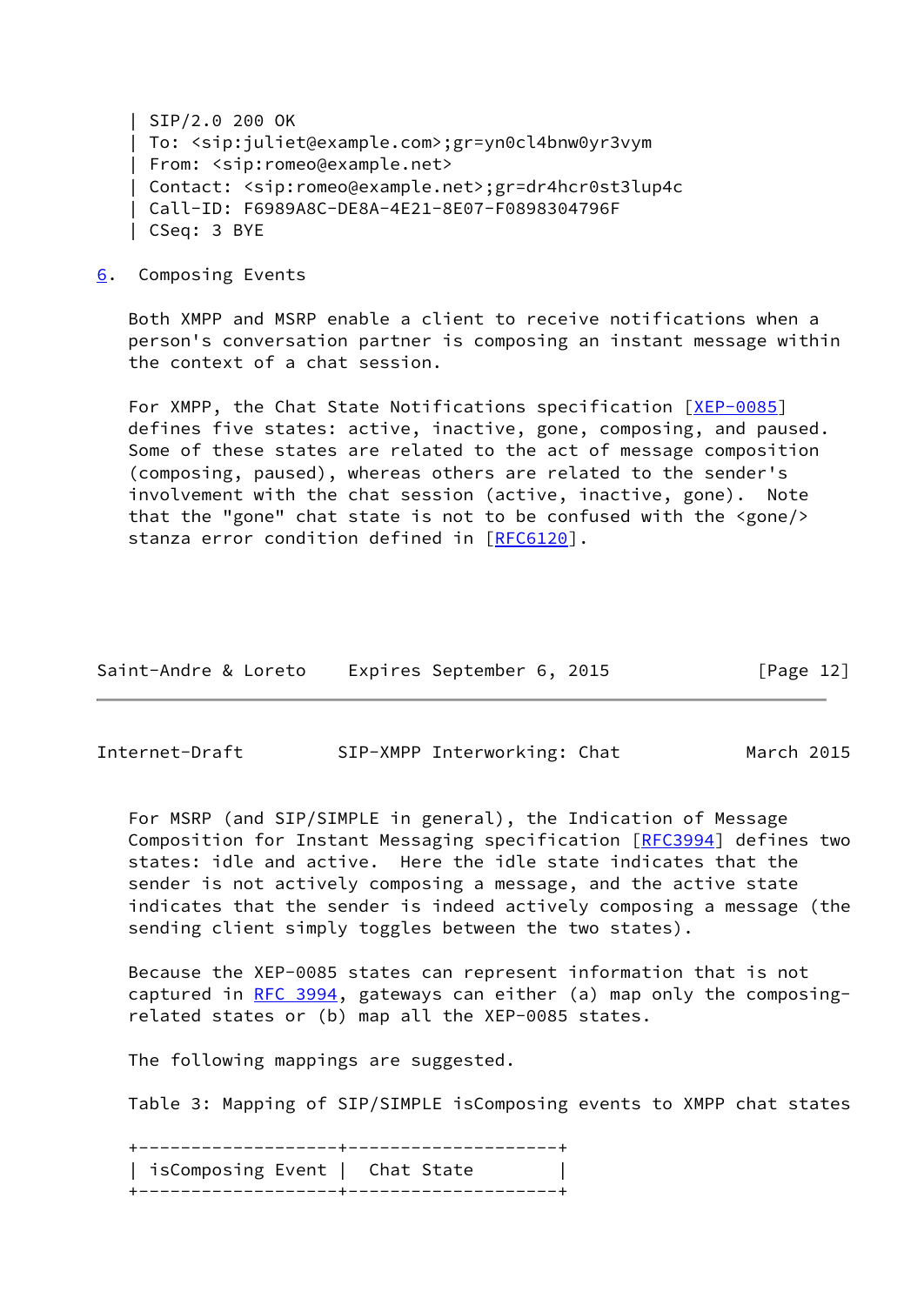| active | <b>COMPOSING</b> |
|--------|------------------|
| l idle | active           |
|        |                  |

Table 4: Mapping of XMPP chat states to SIP/SIMPLE isComposing events

| Chat State | isComposing Event |
|------------|-------------------|
| active     | idle              |
| inactive   | idle              |
| gone       | [none, see S.6.1] |
| composing  | active            |
| paused     | idle              |

 The XMPP Chat State Notifications specification [\[XEP-0085](#page-20-2)] allows the sending of "standalone notifications" outside the context of a message, theoretically even before any messages are exchanged; although a gateway could thus send an <active/> notification to the XMPP user when the SIP user accepts or initiates a chat session (i.e., after F6 in [Section 4](#page-3-1) or after F22 in [Section 5](#page-8-0)), this usage might be unexpected by XMPP clients as a way to signal the beginning of an informal chat session.

<span id="page-14-0"></span>[6.1](#page-14-0). Use of the Gone Chat State

 Although there is no direct mapping for the "gone" chat state to an isComposing event, receipt of the "gone" state at an XMPP-to-MSRP gateway can serve as a trigger for terminating the formal chat

Saint-Andre & Loreto Expires September 6, 2015 [Page 13]

Internet-Draft SIP-XMPP Interworking: Chat March 2015

 session within MSRP, i.e., for sending a SIP BYE for the session from the XMPP-to-MSRP gateway to the SIP user. The following examples illustrate this indirect mapping (which would occur after step F14 in Figure 1).

Example 19: Juliet sends gone chat state

 | <message from='juliet@example.com' | id='nx62f197' | to='romeo@example.net' | type='chat'>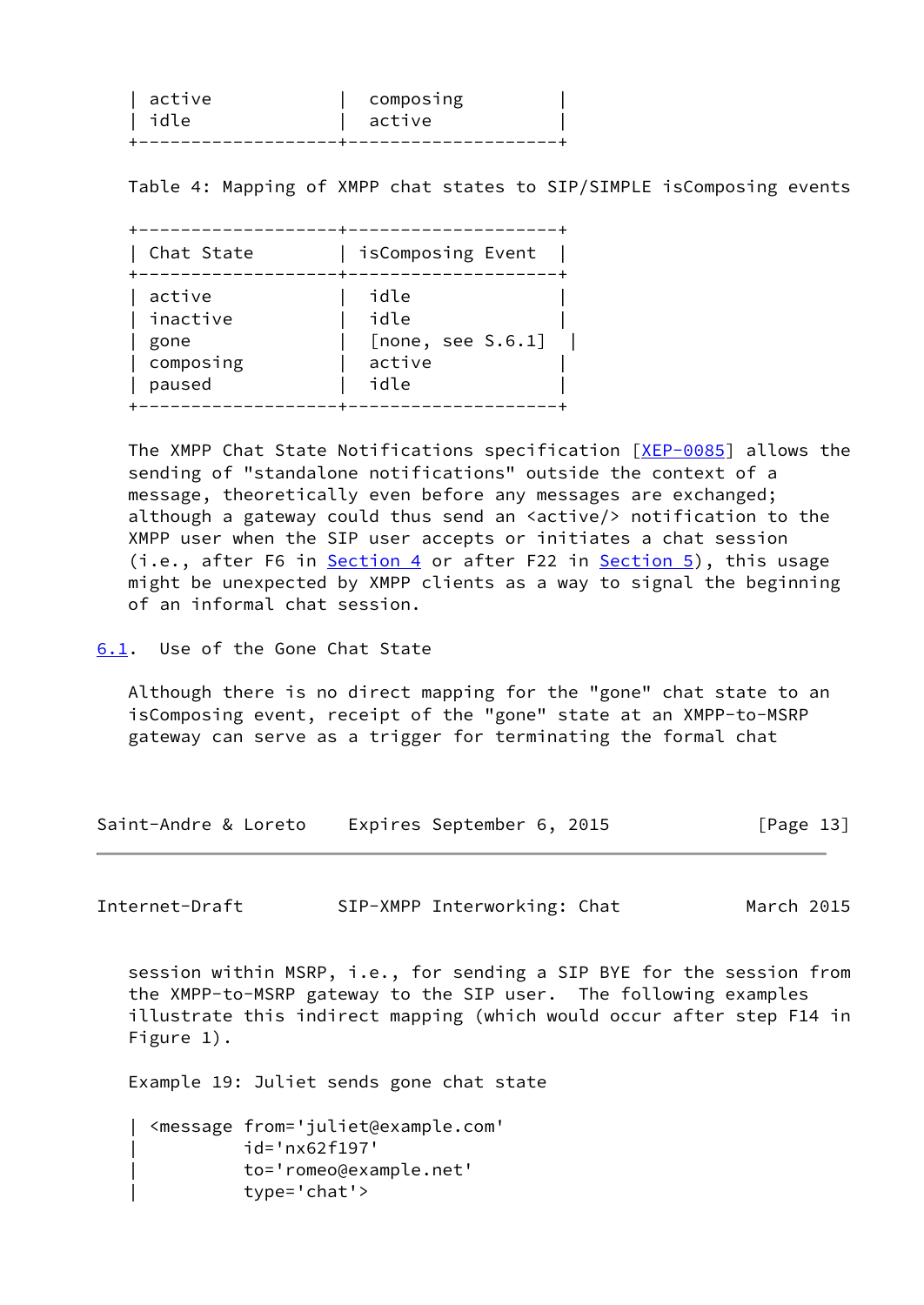```
 | <thread>29377446-0CBB-4296-8958-590D79094C50</thread>
        | <gone xmlns='http://jabber.org/protocol/chatstates'/>
    | </message>
    Example 20: XMPP-to-MSRP gateway maps gone chat state to SIP BYE
    | BYE romeo@example.net sip: SIP/2.0
    | From: <sip:juliet@example.com>;tag=786
    | To: <sip:romeo@example.net>;tag=087js
    | Call-ID: 29377446-0CBB-4296-8958-590D79094C50
    | CSeq: 3 BYE
    | Content-Length: 0
    Similarly, receipt of a SIP BYE message at an MSRP-to-XMPP gateway
    can serve as a trigger for sending a "gone" chat state notification
    to the XMPP user. The following examples illustrate this indirect
    mapping (which would occur after step F30 in Figure 2).
    Example 21: Romeo terminates chat session
    | BYE juliet@example.com sip: SIP/2.0
    | To: <sip:juliet@example.com>;gr=yn0cl4bnw0yr3vym
    | From: <sip:romeo@example.net>
    | Contact: <sip:romeo@example.net>;gr=dr4hcr0st3lup4c
    | Call-ID: F6989A8C-DE8A-4E21-8E07-F0898304796F
    | CSeq: 3 BYE
    | Content-Length: 0
    Example 22: MSRP-to-XMPP gateway generates gone chat state
    | <message from='romeo@example.net'
              | id='hs61v397'
               | to='juliet@example.com'
               | type='chat'>
        | <thread>F6989A8C-DE8A-4E21-8E07-F0898304796F</thread>
        | <gone xmlns='http://jabber.org/protocol/chatstates'/>
     | </message>
Saint-Andre & Loreto Expires September 6, 2015 [Page 14]
Internet-Draft SIP-XMPP Interworking: Chat March 2015
```
<span id="page-15-0"></span> To enable these uses, gateways that support chat state notifications MUST support the "gone" state (which is merely recommended, not required, by  $[XEP-0085]$  $[XEP-0085]$ .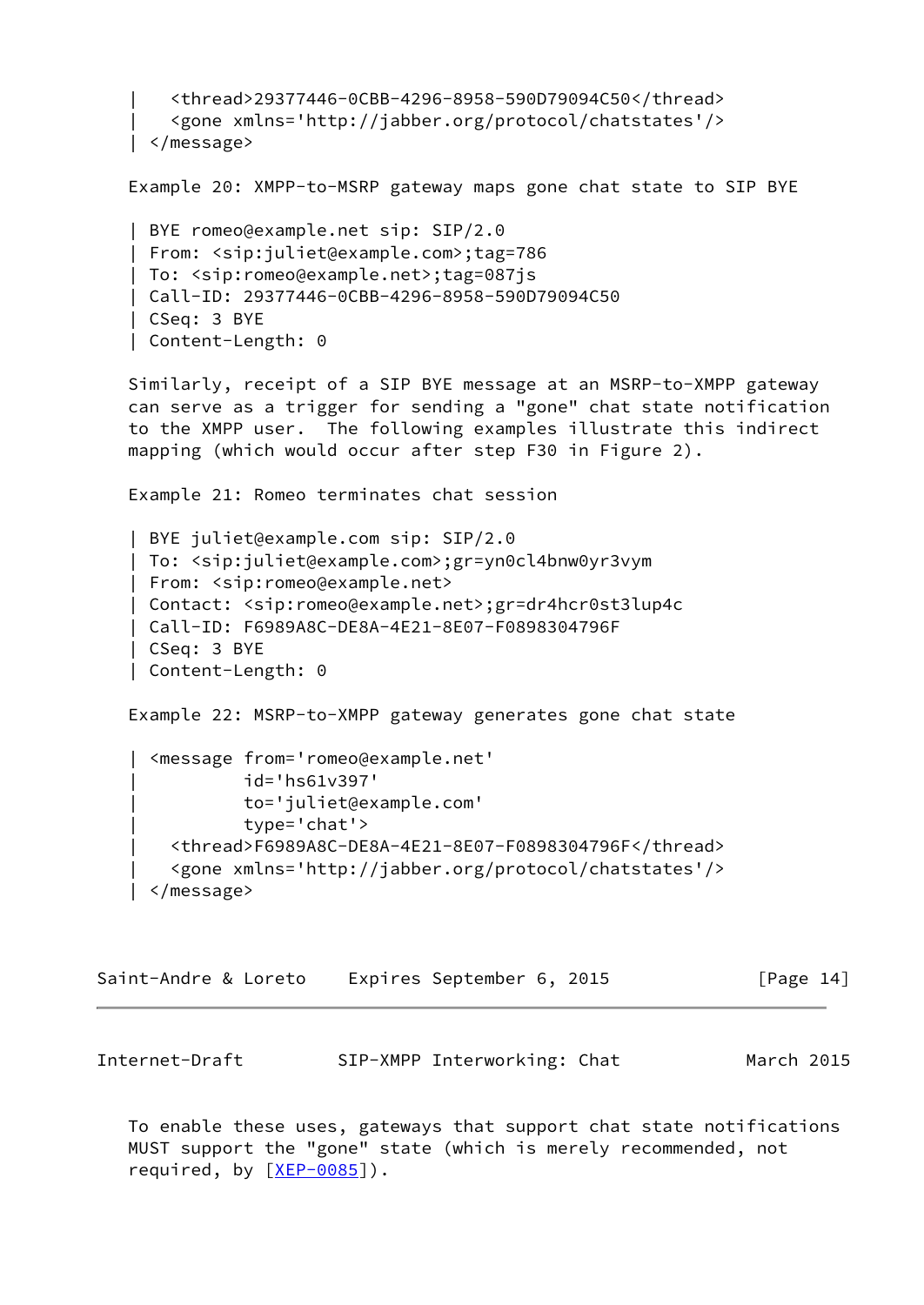It is also reasonable for gateways to implement timers that automatically trigger a "gone" chat state if the XMPP user has not sent a message within the "session" for a given amount of time ([\[XEP-0085](#page-20-2)] suggests generating a "gone" chat state if a user has not interacted with the chat session interface, system, or device for a relatively long period of time, e.g., 10 minutes).

<span id="page-16-0"></span>[7](#page-16-0). Delivery Reports

 Both XMPP and MSRP enable a client to receive notifications when a message has been received by the intended recipient.

For XMPP, the Message Receipts specification [\[XEP-0184](#page-20-3)] defines a method and XML namespace for requesting and returning indications that a message has been received by a client controlled by the intended recipient.

 For MSRP, a native reporting feature is included, in the form of REPORT chunks (see Sections  $7.1.2$  and  $7.1.3$  of  $[REC4975]$ ).

 An XMPP Message Receipts element of <request xmlns='urn:xmpp:receipts'/> is to be mapped to an MSRP Success-Report header field with a value of "yes", and an XMPP Message Receipts element of <received xmlns='urn:xmpp:receipts'/> is to be mapped to an MSRP REPORT request.

 A Success-Report header field with a value of "yes" in an MSRP SEND request is to be mapped to an XMPP Message Receipts element of <request xmlns='urn:xmpp:receipts'/>, and an MSRP REPORT request is to be mapped to an XMPP message containing only a Message Receipts element of <received xmlns='urn:xmpp:receipts'/>.

 Because the XMPP Message Receipts specification does not support failure reports, there is no mapping for the MSRP Failure-Report header field and gateways SHOULD set that header field to "no".

Examples follow.

 First, the XMPP user sends a message containing a request for delivery notification.

Saint-Andre & Loreto Expires September 6, 2015 [Page 15]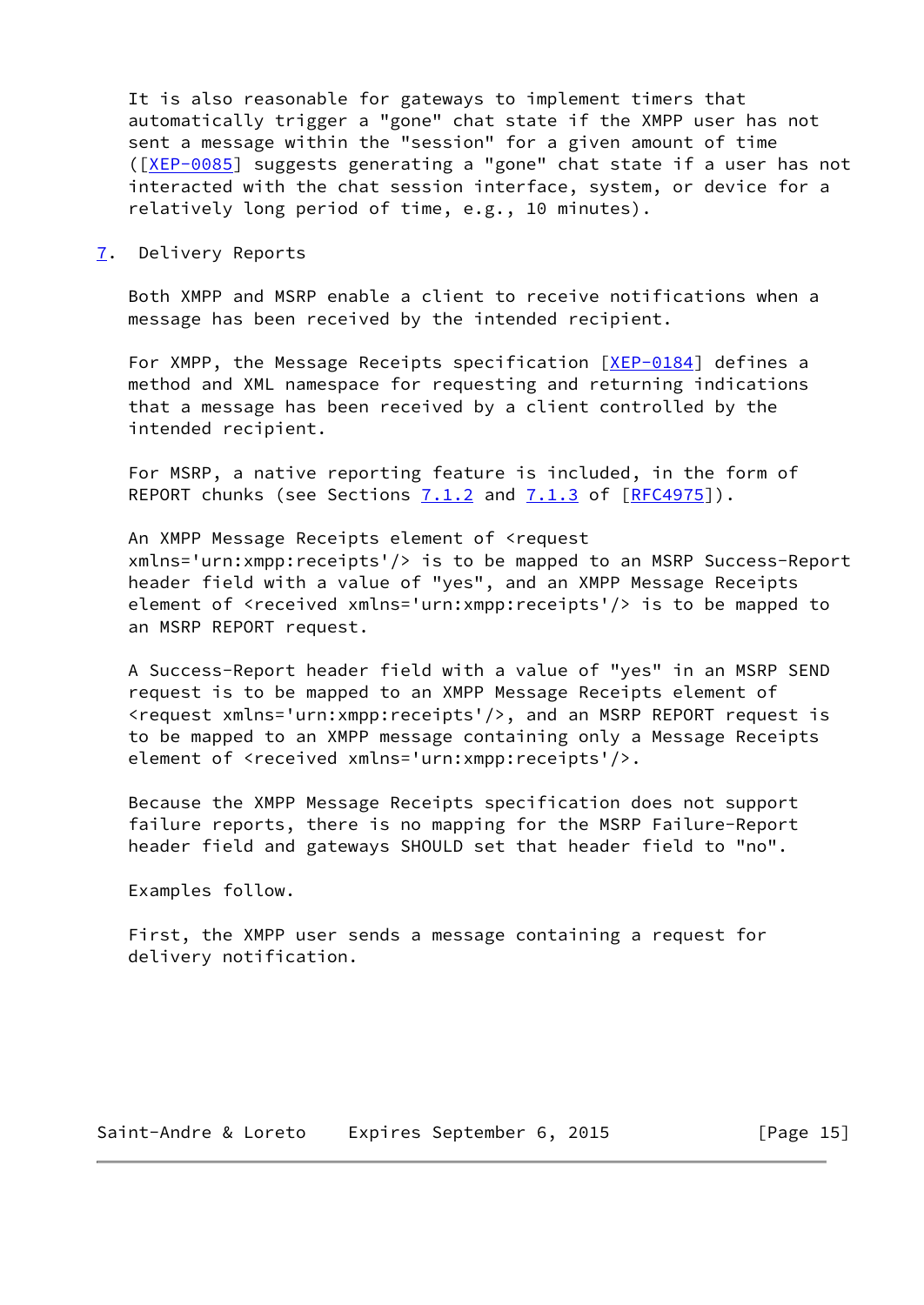```
 Example 23: Juliet sends XMPP message with receipt request
      | <message from='juliet@example.com'
               | id='bf9m36d5'
               | to='romeo@example.net'
               | type='chat'>
        | <thread>29377446-0CBB-4296-8958-590D79094C50</thread>
        | <body>What man art thou ...?</body>
        | <request xmlns='urn:xmpp:receipts'/>
     | </message>
    Example 24: Gateway maps XMPP message to MSRP
    | MSRP bf9m36d5 SEND
    | To-Path: msrp://s2x.example.net:7313/jshA7weztas;tcp
    | From-Path: msrp://x2s.example.com:8763/lkjh37s2s20w2a;tcp
    | Message-ID: 6187CF9B-317A-41DA-BB6A-5E48A9C794EF
    | Byte-Range: 1-25/25
    | Success-Report: yes
    | Failure-Report: no
    | Content-Type: text/plain
 |
    | What man art thou ...?
    | -------bf9m36d5$
   Next, the recipient returns a report.
   Example 25: Romeo returns MSRP receipt
    | MSRP hx74g336 REPORT
    | To-Path: msrp://x2s.example.com:8763/lkjh37s2s20w2a;tcp
    | From-Path: msrp://s2x.example.net:7313/jshA7weztas;tcp
    | Message-ID: 6187CF9B-317A-41DA-BB6A-5E48A9C794EF
    | Byte-Range: 1-106/106
    | Status: 000 200 OK
    | -------hx74g336$
   Example 26: MSRP-to-XMPP gateway maps receipt to XMPP
    | <message from='romeo@example.net'
               | id='hx74g336'
               | to='juliet@example.com'>
       | <received xmlns='urn:xmpp:receipts' id='87652491'/>
     | </message>
```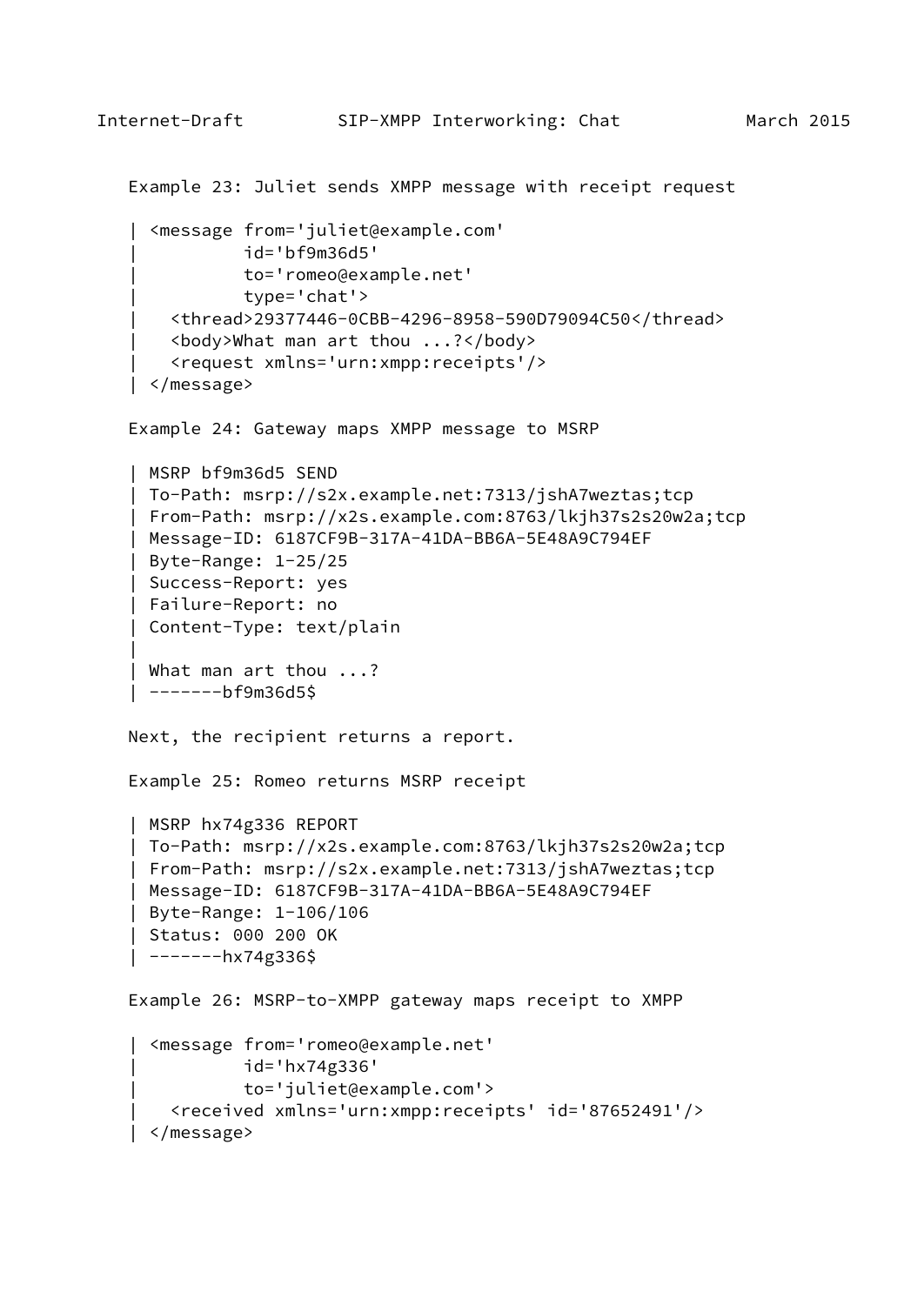<span id="page-18-1"></span>Internet-Draft SIP-XMPP Interworking: Chat March 2015

<span id="page-18-0"></span>[8](#page-18-0). Message Size

Unlike page-mode messaging  $[REC3428]$  (which specifies that the size of a MESSAGE request is not allowed to exceed 1300 bytes), session- mode messaging [\[RFC4975](https://datatracker.ietf.org/doc/pdf/rfc4975)] can be used to send larger messages. MSRP includes a chunking mechanism such that larger messages can be broken up into multiple MSRP SEND requests. Because the MSRP gateway at an XMPP service acts as an MSRP endpoint, it is responsible for receiving chunked messages and reconstructing them into a single message for delivery toward the XMPP recipient. (Naturally, implementations need to be careful about accepting very large messages; see Section [14.5 of \[RFC4975\].](https://datatracker.ietf.org/doc/pdf/rfc4975#section-14.5))

 Although there is no hard limit on the size of an XMPP stanza, in practice most XMPP services (at least on the public Internet) are configured with a maximum stanza size in order to help prevent denial of service attacks. As specified in **Section 13.12 of [RFC6120]**, this maximum is not allowed to be less than 10,000 bytes.

 The administrators of an XMPP service need to ensure that the associated MSRP gateway is configured with the same or smaller maximum MSRP message size as the maximum XMPP stanza size; this enables the gateway to return an appropriate value for the SDP "max- size" attribute (see Section [8.6 of \[RFC4975\]](https://datatracker.ietf.org/doc/pdf/rfc4975#section-8.6)) and to properly handle incoming messages larger than the configured limits.

 If an MSRP-to-XMPP gateway implementation receives an MSRP message that exceeds its configured limit as just described, it MUST return an MSRP 413 error (e.g., in response to the first SEND request whose Byte-Range header field indicates a byte total exceeding the limit).

<span id="page-18-2"></span>[9](#page-18-2). Internationalization Considerations

 Relevant discussion of internationalized text in messages can be found in [\[I-D.ietf-stox-im](#page-19-3)].

<span id="page-18-3"></span>[10.](#page-18-3) IANA Considerations

This document requests no actions of IANA.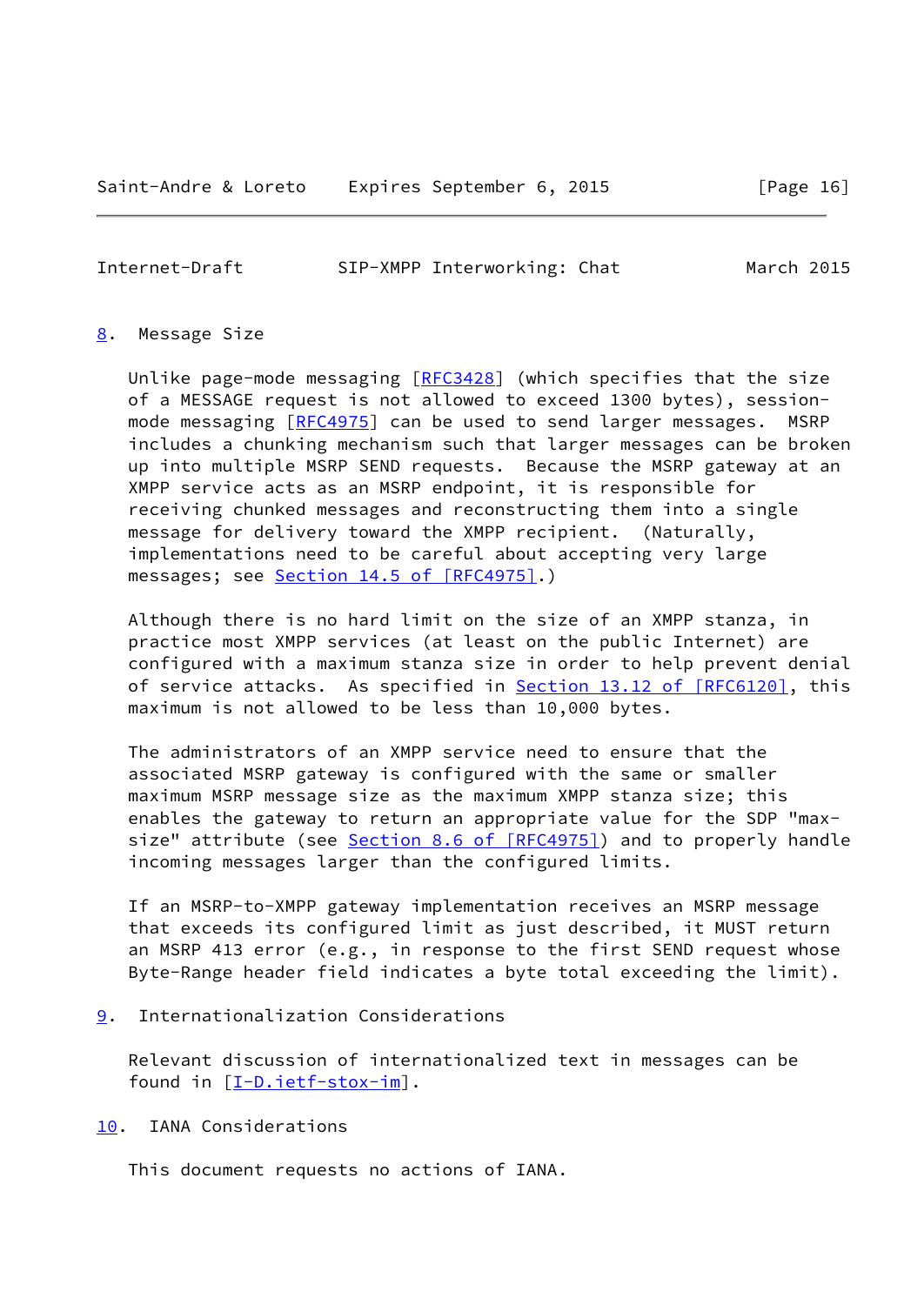# <span id="page-19-0"></span>[11.](#page-19-0) Security Considerations

 Detailed security considerations for instant messaging protocols are given in [\[RFC2779](https://datatracker.ietf.org/doc/pdf/rfc2779)], for MSRP chat in [\[RFC4975](https://datatracker.ietf.org/doc/pdf/rfc4975)] (see also [\[RFC3261](https://datatracker.ietf.org/doc/pdf/rfc3261)] when SIP is used to negotiate MSRP sessions), and for XMPP-based instant messaging in [\[RFC6121](https://datatracker.ietf.org/doc/pdf/rfc6121)] (see also [\[RFC6120](https://datatracker.ietf.org/doc/pdf/rfc6120)]). The security considerations provided in [[RFC7247\]](https://datatracker.ietf.org/doc/pdf/rfc7247) also apply.

| Saint-Andre & Loreto | Expires September 6, 2015 | [Page 17] |
|----------------------|---------------------------|-----------|
|----------------------|---------------------------|-----------|

<span id="page-19-2"></span>Internet-Draft SIP-XMPP Interworking: Chat March 2015

 Considerations for end-to-end encryption of instant messages are provided in [\[I-D.ietf-stox-im](#page-19-3)].

- <span id="page-19-1"></span>[12.](#page-19-1) References
- <span id="page-19-4"></span><span id="page-19-3"></span>[12.1](#page-19-4). Normative References
	- [I-D.ietf-stox-im]

 Saint-Andre, P., Houri, A., and J. Hildebrand, "Interworking between the Session Initiation Protocol (SIP) and the Extensible Messaging and Presence Protocol (XMPP): Instant Messaging", [draft-ietf-stox-im-13](https://datatracker.ietf.org/doc/pdf/draft-ietf-stox-im-13) (work in progress), March 2015.

- [RFC2119] Bradner, S., "Key words for use in RFCs to Indicate Requirement Levels", [BCP 14](https://datatracker.ietf.org/doc/pdf/bcp14), [RFC 2119](https://datatracker.ietf.org/doc/pdf/rfc2119), March 1997.
- [RFC3261] Rosenberg, J., Schulzrinne, H., Camarillo, G., Johnston, A., Peterson, J., Sparks, R., Handley, M., and E. Schooler, "SIP: Session Initiation Protocol", [RFC 3261](https://datatracker.ietf.org/doc/pdf/rfc3261), June 2002.
- [RFC3994] Schulzrinne, H., "Indication of Message Composition for Instant Messaging", [RFC 3994,](https://datatracker.ietf.org/doc/pdf/rfc3994) January 2005.
- [RFC4975] Campbell, B., Mahy, R., and C. Jennings, "The Message Session Relay Protocol (MSRP)", [RFC 4975,](https://datatracker.ietf.org/doc/pdf/rfc4975) September 2007.
- [RFC6120] Saint-Andre, P., "Extensible Messaging and Presence Protocol (XMPP): Core", [RFC 6120,](https://datatracker.ietf.org/doc/pdf/rfc6120) March 2011.
- [RFC6121] Saint-Andre, P., "Extensible Messaging and Presence Protocol (XMPP): Instant Messaging and Presence", [RFC](https://datatracker.ietf.org/doc/pdf/rfc6121)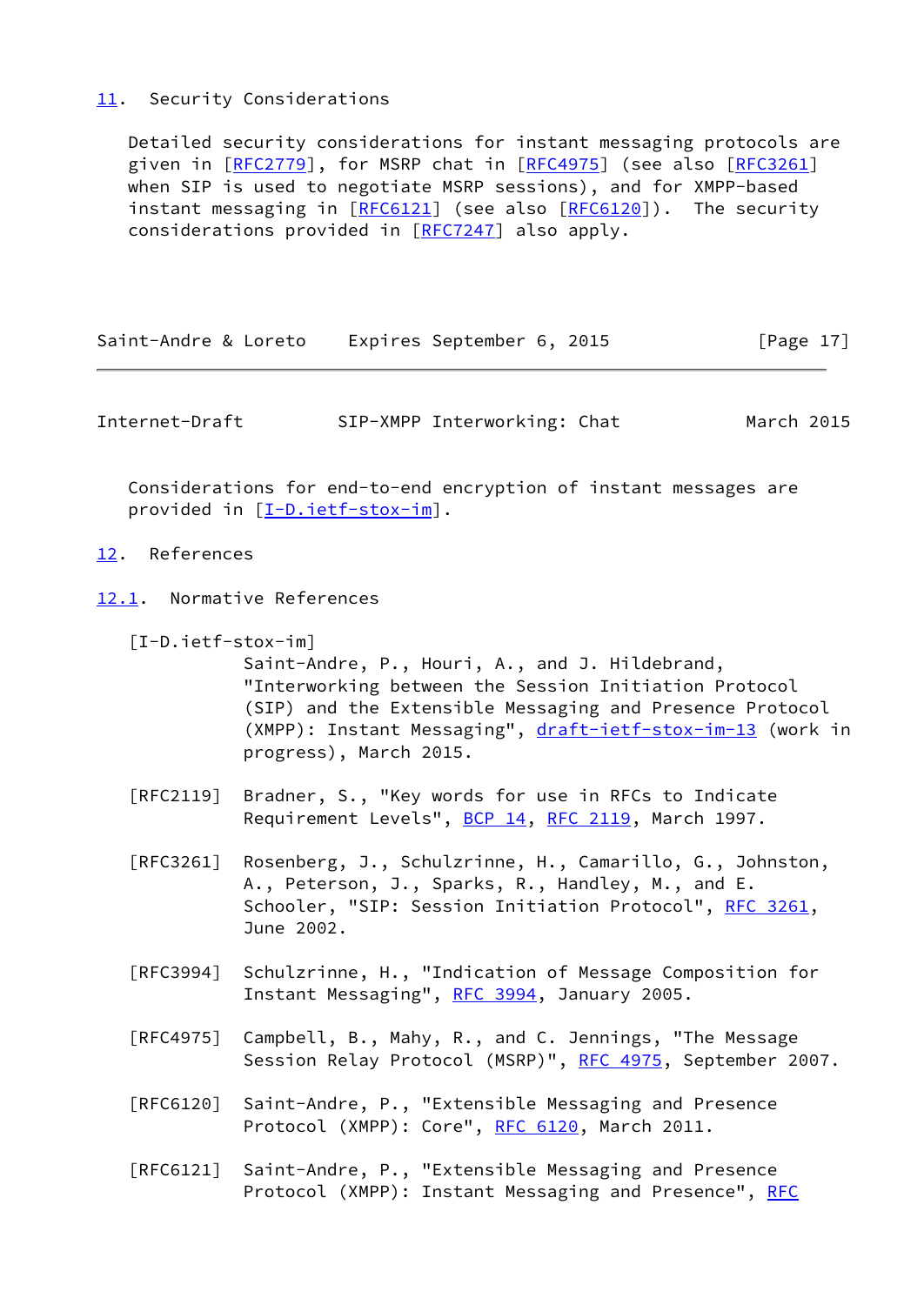[6121,](https://datatracker.ietf.org/doc/pdf/rfc6121) March 2011.

 [RFC7247] Saint-Andre, P., Houri, A., and J. Hildebrand, "Interworking between the Session Initiation Protocol (SIP) and the Extensible Messaging and Presence Protocol (XMPP): Architecture, Addresses, and Error Handling", [RFC](https://datatracker.ietf.org/doc/pdf/rfc7247) [7247,](https://datatracker.ietf.org/doc/pdf/rfc7247) May 2014.

<span id="page-20-2"></span>[XEP-0085]

 Saint-Andre, P. and D. Smith, "Chat State Notifications", XSF XEP 0085, September 2009.

<span id="page-20-3"></span> [XEP-0184] Saint-Andre, P. and J. Hildebrand, "Message Delivery Receipts", XSF XEP 0184, March 2011.

| Saint-Andre & Loreto | Expires September 6, 2015 | [Page 18] |
|----------------------|---------------------------|-----------|
|                      |                           |           |

<span id="page-20-1"></span>Internet-Draft SIP-XMPP Interworking: Chat March 2015

<span id="page-20-4"></span>[12.2](#page-20-4). Informative References

- [RFC2779] Day, M., Aggarwal, S., and J. Vincent, "Instant Messaging / Presence Protocol Requirements", [RFC 2779](https://datatracker.ietf.org/doc/pdf/rfc2779), February 2000.
- [RFC3428] Campbell, B., Rosenberg, J., Schulzrinne, H., Huitema, C., and D. Gurle, "Session Initiation Protocol (SIP) Extension for Instant Messaging", [RFC 3428,](https://datatracker.ietf.org/doc/pdf/rfc3428) December 2002.

<span id="page-20-0"></span>[Appendix A.](#page-20-0) Acknowledgements

 Special thanks to Eddy Gavita and Nazin Hossain for co-authoring an early version of this document.

 Thanks to Mary Barnes, Ben Campbell, Dave Crocker, Adrian Georgescu, Philipp Hancke, Saul Ibarra Corretge, Tory Patnoe, and Matt Ryan for their feedback.

 Stephen Farrell, Brian Haberman, Joel Jaeggli, Barry Leiba, Kathleen Moriarty, and Pete Resnick provided helpful input during IESG review.

 The authors gratefully acknowledge the assistance of Markus Isomaki and Yana Stamcheva as the working group chairs and Gonzalo Camarillo and Alissa Cooper as the sponsoring Area Directors.